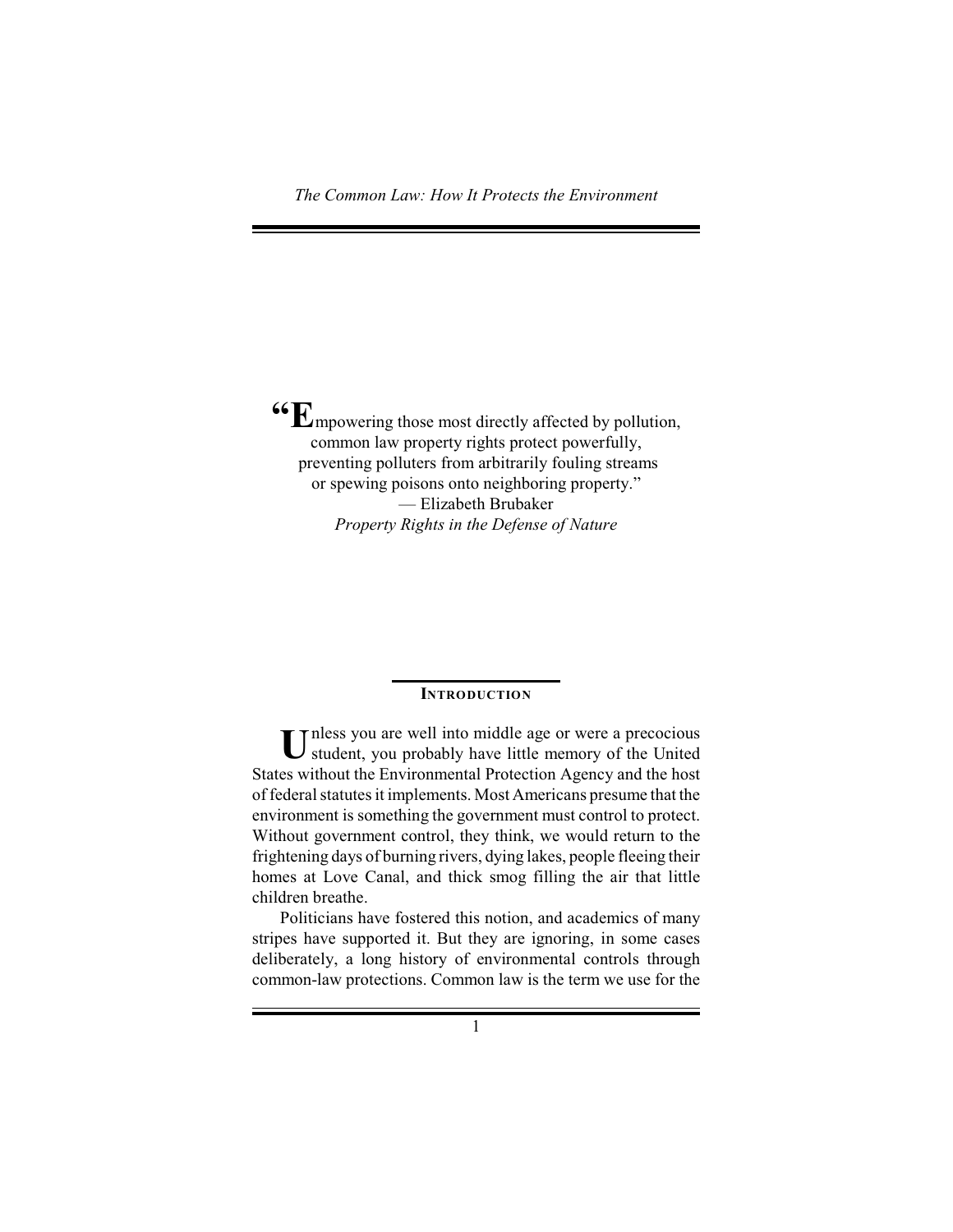legal rules and traditions that have been developed over time through court decisions.

The purpose of this *PERC Policy Series* paper is to show, by examining specific cases in American and English history, that strong legal traditions enabled ordinary citizens to protect their air, land, and water, often against politically potent parties. Even public law officials, such as attorneys general, used the common law to protect citizens against environmental dangers. Unfortunately, as we will see, statutory regulation has largely supplanted the common-law legal regime that once provided solutions for many environmental problems.

## **THE LAW OF THE LAND**

Sudents are taught that the Constitution was the document<br>
Subthat founded the nation and that it is "the supreme law of that founded the nation and that it is "the supreme law of the land." In fact, however, the founders viewed the common law—the rules and traditions embodied in court decisions—as the law of the land (Sherry 1987). As Harvard law professor Harold Berman (1961, 12) notes, an important part of the founding of the Republic "was the reception of the English common law . . . together with certain English statutes." Common law reflected the view that free people must take responsibility for their actions and must be held responsible for their actions, with the courts providing an important avenue for holding them accountable. Many state constitutions expressly adopted the English common law.

Today, in contrast, law is mostly regulatory management. Citizens and their lawyers negotiate, arbitrate, and litigate with the many arms of the pervasive regulatory state. This arrangement is fundamentally different from the founders' understanding of the relationship between people and their government.

Most of the chipping away of the traditional common-law regime has been done in the guise of the environmental "crisis." No doubt there would have been stronger opposition had not the "crisis" excuse been so strong.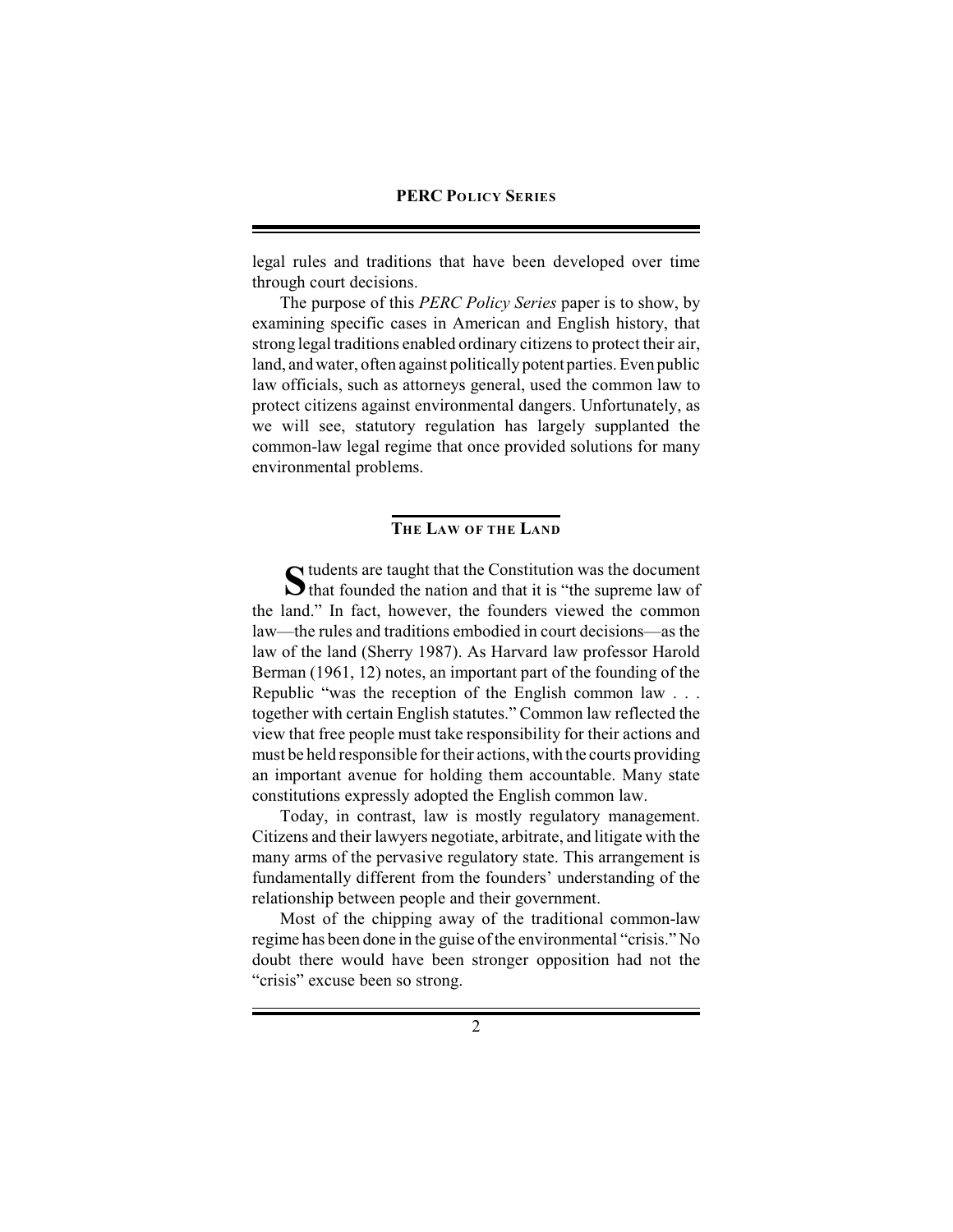To begin to untangle the regulatory web that has overwhelmed the common law, we will look at how the common law worked to allow people to protect themselves against pollution, whether of water, air, or land. To do this, we will summarize cases that reflect the state of the law in the supposed dark days before the advent of environmental activism. Then we will consider what problems there were with the common law and why it was so broadly supplanted by statutory regulation.

#### **PROTECTING THE ENVIRONMENT**

Lettion evolved and the regulatory machinery began to the regulatory machinery began to ong ago, before the terminology of environmental degradadetermine what constitutes illegal pollution, people knew that they and their property could suffer from noxious pollutants. Such pollution was offensive; sometimes it injured people's health; and sometimes it damaged property values. The protection against this invasion came primarily through legal actions for trespass and nuisance. Those who allowed something noxious to escape their control and invade the property of others could be held accountable for their actions through private litigation. (In many cases, either trespass or nuisance could apply, since both actions were often involved when pollution reached others' property.) While evidence of harm had to be shown for damages to be assessed, the basic notions are commonsensical.

*Nuisance actions* may be private or public. A private nuisance is a substantial and unreasonable interference with the use and enjoyment of an interest in property. Such interference may be intentional or may be due to carelessness. As Supreme Court Justice George Sutherland said in a case in 1926, "Nuisance may be merely a right thing in a wrong place like a pig in the parlor instead of the barnyard."<sup>1</sup> Legal actions can lead to recovery for damages to land as well as to recovery for damages to health or any other benefit attached to our interests in property.

A public nuisance is an act that causes inconvenience or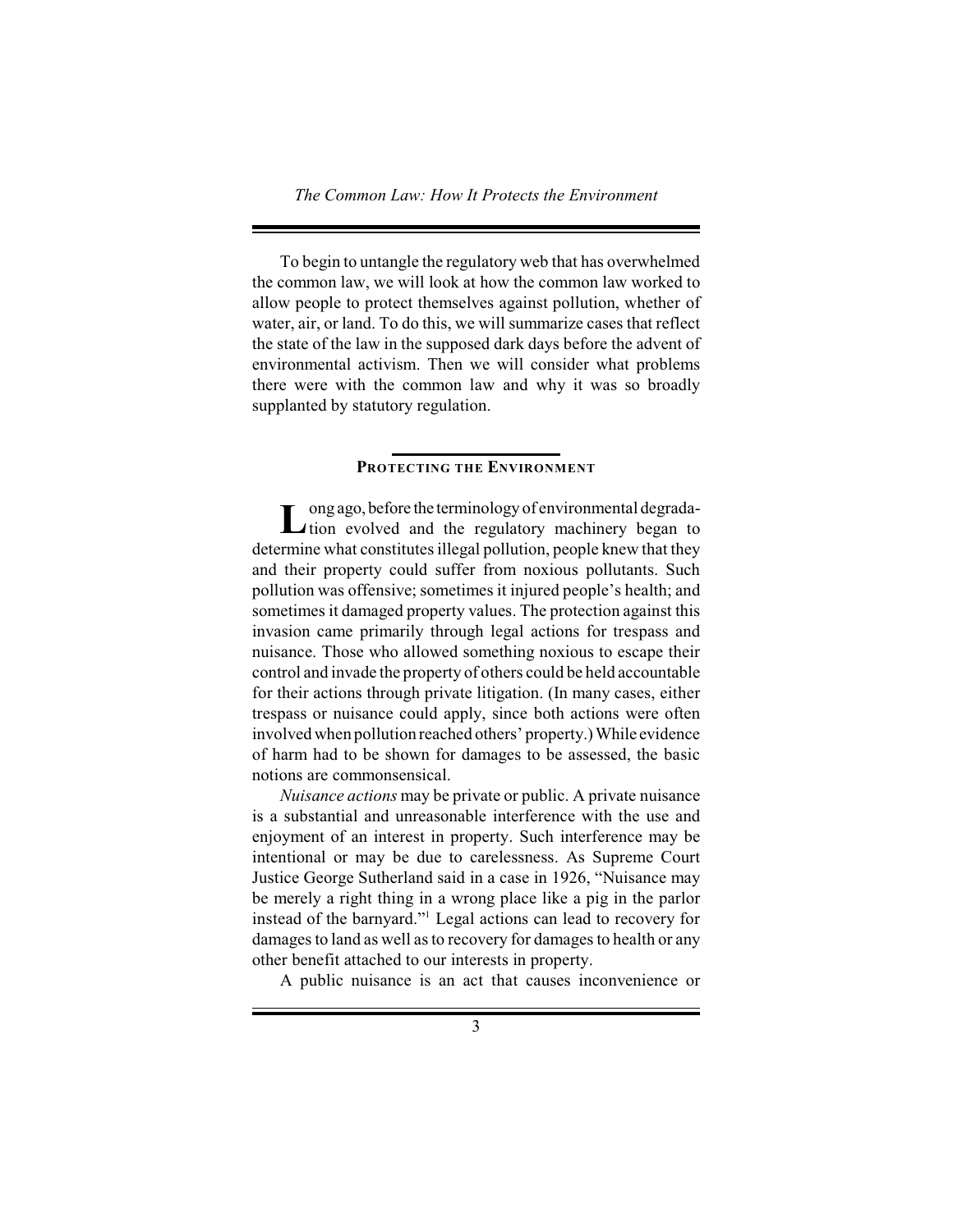damage to public health or order or that obstructs public rights. If a business creates noxious emissions that affect many citizens, a public attorney may bring an action on behalf of all affected citizens to have the activity terminated.

*Trespass* created rights similar to those against nuisance. If a harmful substance is allowed, intentionally or carelessly, to invade the property of another, whether by land, air, or water, there may be a trespass. If so, the defendant is held responsible for damages.

Since water is often not owned by property owners whose land abuts a lake or a stream, the common law extends protection to water quality through *riparian rights.* Riparian rights to water are user rights that allow water users to sue those who damage water quality to the point where its use and enjoyment are reduced.

On the following pages, we will show how the principles of nuisance and trespass protected people against pollution in the past. We will look at protection of surface water through riparian rights, protection of underground water and land, and protection against air pollution. We will see the strengths of the common-law protections as well as their limitations.

### **SURFACE WATER**

In the late nineteenth century, the Carmichael family owned<br> **I** a 45-acre farm in Texas, with a stream running through it, n the late nineteenth century, the Carmichael family owned that bordered on the state of Arkansas. In the 1890s the city of Texarkana, Arkansas, built a sewage system and connected numerous residences and businesses to it. The sewage collected by the city system was deposited "immediately opposite plaintiffs' homestead, about eight feet from the state line, on the Arkansas side."<sup>2</sup> The Carmichaels sued the city in federal court in Arkansas.

The Carmichaels were forced to connect their property to a public water system to obtain water for their family and livestock. The cost of the water hook-up and its use was \$700. In addition, they claimed that the value of their property was reduced by \$5,000; the enjoyment of their homestead over the previous two years was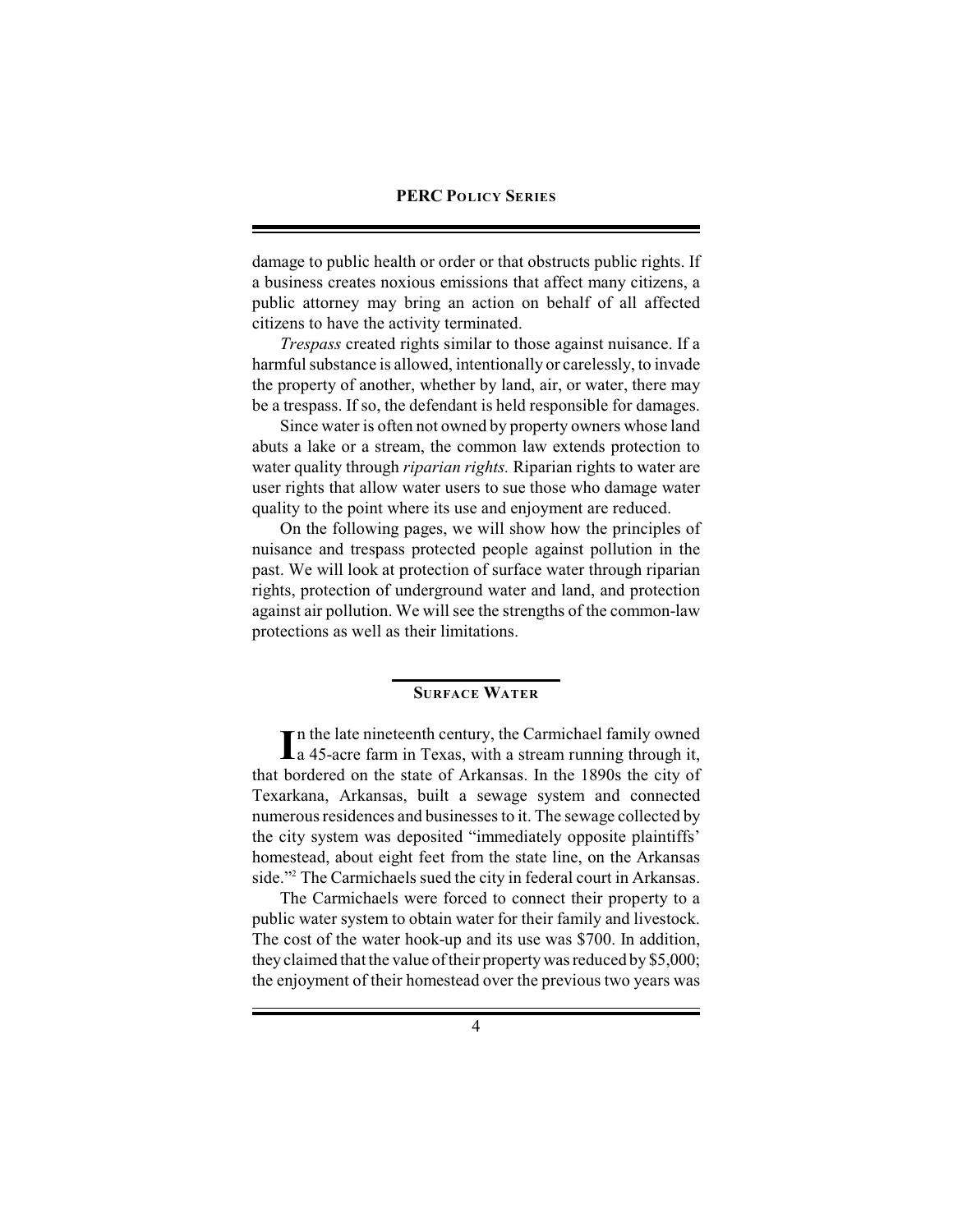reduced by \$2,000; and the dread of disease was valued at \$2,000. The court found that the

cesspool is a great nuisance because it fouls, pollutes, corrupts, contaminates, and poisons the water of [the creek], depositing the foul and offensive matter . . . in the bed of said creek on plaintiffs' land and homestead continuously. . . . [thereby] depriving them of the use and benefit of said creek running through their land and premises in a pure and natural state as it was before the creation of said cesspool. . . . 3

The claims for damages were awarded.

The Carmichaels also sought a permanent injunction against the cesspool. Judge Rogers found that the city of Texarkana was operating properly under state law to build a sewer system, but that there was no excuse for fouling the water used by the Carmichaels, regardless of how many city residences benefited from the sewer system.

Citing other cases, the court found that the action at law for damages was proper, as was the request for an injunction. The court cited a leading text on the law of torts:

> If a riparian proprietor has a right to enjoy a river so far unpolluted that fish can live in it and cattle drink of it and the town council of a neighboring borough, professing to act under statutory powers, pour their house drainage and the filth from water-closets into the river in such quantities that the water becomes corrupt and stinks, and fish will no longer live in it, nor cattle drink it, the court will grant an injunction to prevent the continued defilement of the stream, and to relieve the riparian proprietor from the necessity of bringing a series of actions for the daily annoyance. In deciding the right of a single proprietor to an injunction, the court cannot take into consideration the circumstance that a vast population will suffer by reason of its interference. 4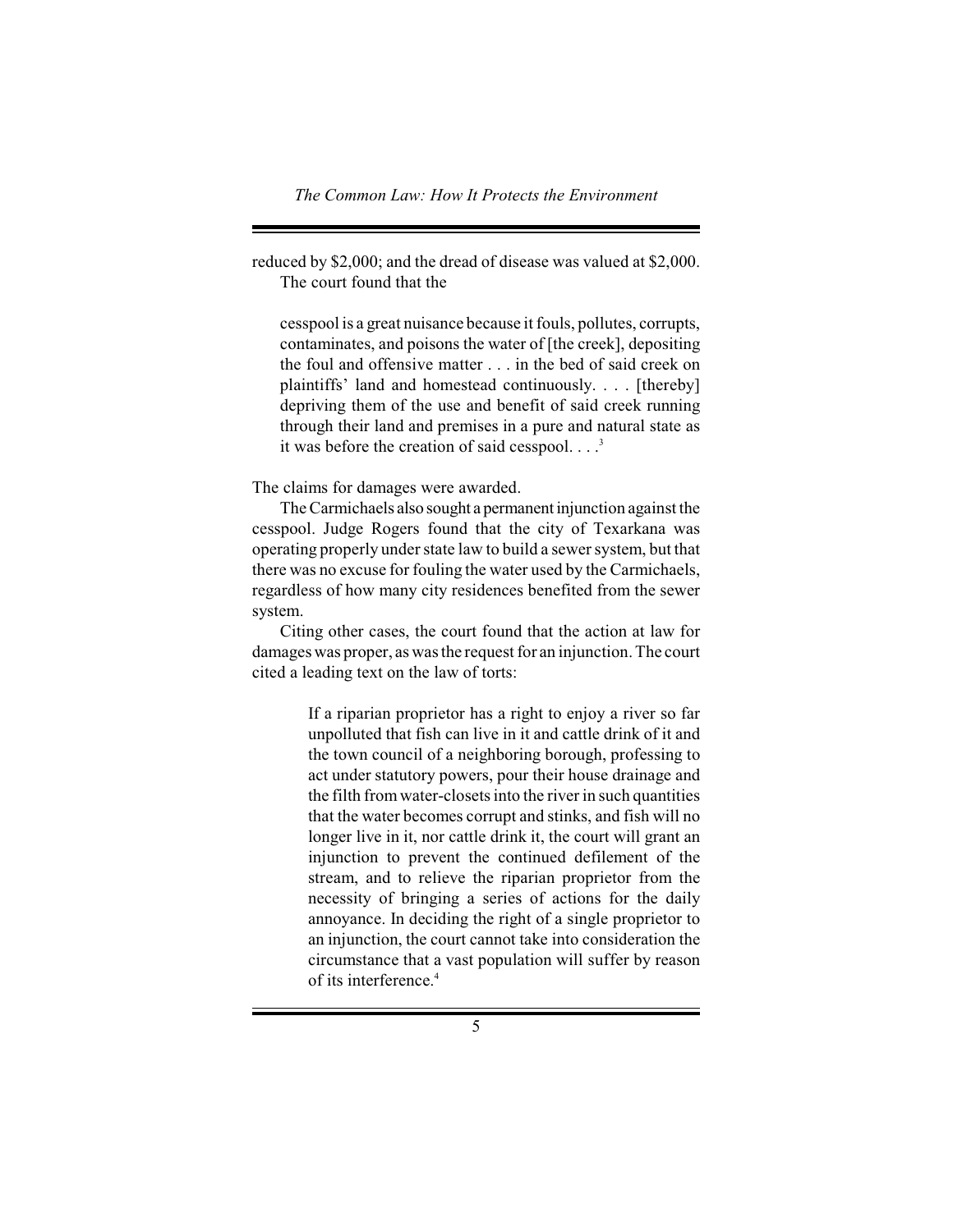Judge Rogers noted: "I have failed to find a single well-considered case where the American courts have not granted relief under circumstances such as are alleged in this bill against the city. . . ." 5

A 1913 New York high court case illustrates how riparian rights could protect the water-quality rights of one citizen even against large business interests. $6$  A new pulp mill polluted a creek. A downstream farmer, Whalen, sued the mill for making the water that passed by his land unfit for agricultural use. He had to obtain an alternative water source for his crops and animals. The trial court awarded damages of \$312 and granted an injunction, ordering the mill to end harmful pollution within one year or close operations.

But the appellate division overturned the injunction and reduced the damages to \$100. The court noted that the mill was an important economic asset to the area. It cost over \$1 million to build and employed about five hundred people. Thus, it was worth far more than the water was to the plaintiff. However, the Court of Appeals (New York's highest court) unanimously reinstated the decision of the trial court:

Although the damage to the plaintiff may be slight as compared with the defendant's expense of abating the condition, that is not a good reason for refusing an injunction. *Neither courts of equity nor law can be guided by such a rule, for if followed to its logical conclusion it would deprive the poor litigant of his* little property by giving it to those already rich.<sup>7</sup> (italics added)

The Court cited numerous opinions from other states that were in agreement, including a 1900 Indiana holding involving a similar situation:

The fact that the appellant has expended a large sum of money in the construction of its plant, and that it conducts its business in a careful manner and without malice, can make no difference in its rights to the stream. Before locating the plant the owners were bound to know that every riparian proprietor is entitled to have the waters of the stream that washes his land come to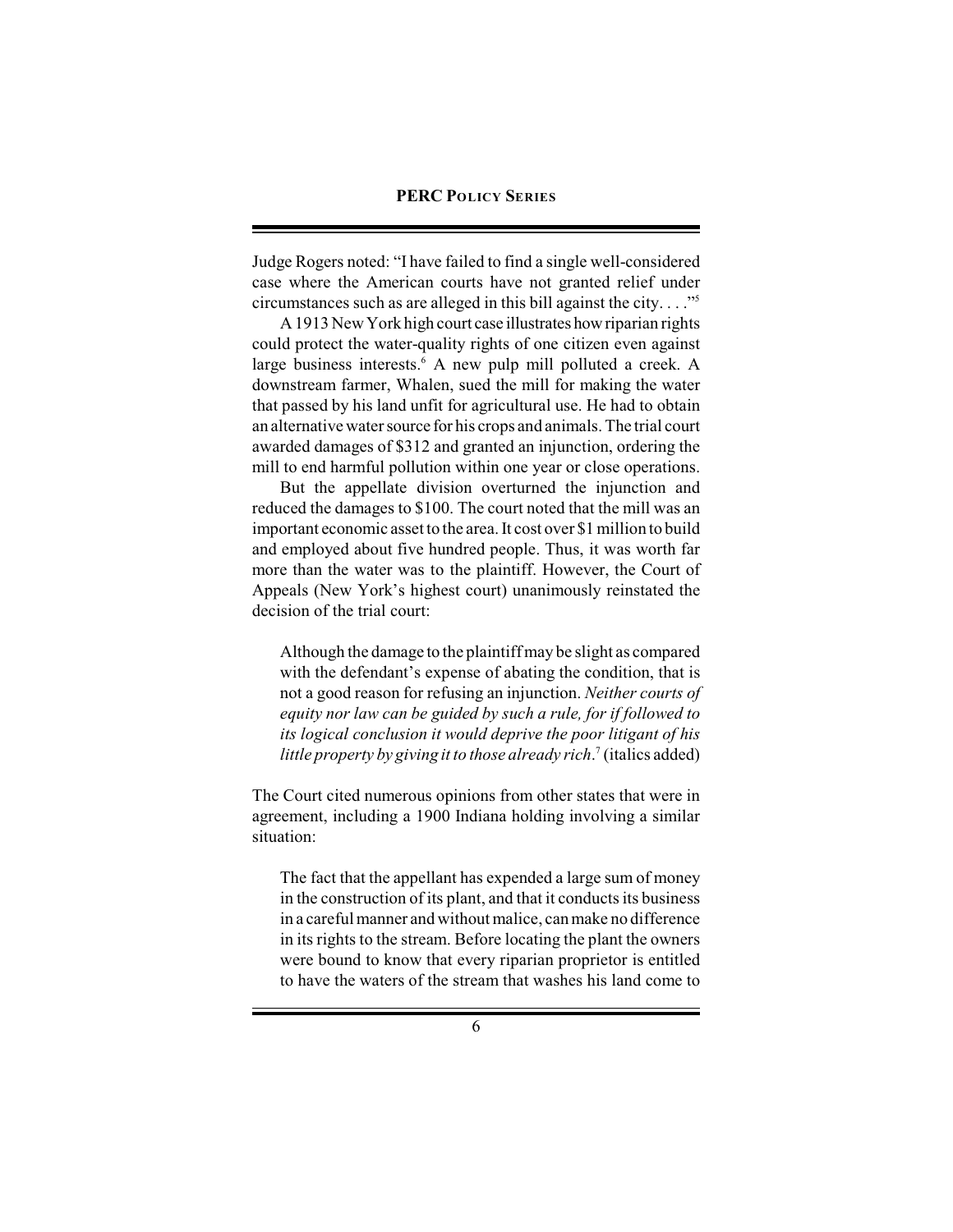it without obstruction, diversion, or corruption, subject only to the reasonable use of the water, by those similarly entitled, for such domestic purposes as are inseparable for and necessary for the free use of their land; they were bound also to know the character of their proposed business, and to take themselves at their own peril whether they should be able to conduct their business upon a stream . . . without injury to their neighbors; and the magnitude of their investment and their freedom from malice furnish no reason why they should escape the consequences of their own folly.<sup>8</sup>

Even when a government gave an industry preferential water rights, the common law would not allow the preference to expand to include a right to pollute, as a turn-of-the-century case makes clear. The Idaho constitution stated that mining operations "shall have preference over those using the same [water] for manufacturing or agricultural purposes."<sup>9</sup> A farmer downstream from a mining operation sued for damage to his farm caused by acids dumped in the Coeur d'Alene River, which was used by the farm. The federal appeals court held that even if the mining operation was in "the ordinary and usual mode of mining" and even if it had a constitutional preference for access to water, it had no "right to dump injurious and deleterious materials into a stream."<sup>10</sup> The court noted that, with the exception of one case from Pennsylvania, this view represents "an unbroken line of decisions in the United States and England."<sup>11</sup>

A more recent case, decided during the 1950s, dealt with an International Paper Company plant that had been located on a Louisiana bayou since the 1930s. Recognizing the rights of downstream landowners, the mill had paid forty landowners for the right to discharge effluent into the stream, at a cost of several hundred thousand dollars.

Plaintiff Maddox operated a fishing camp on the bayou twenty miles downstream from the mill and had not sold water-quality rights to the mill. He claimed his livelihood was threatened by the water pollution and sued for damages or, failing that, for an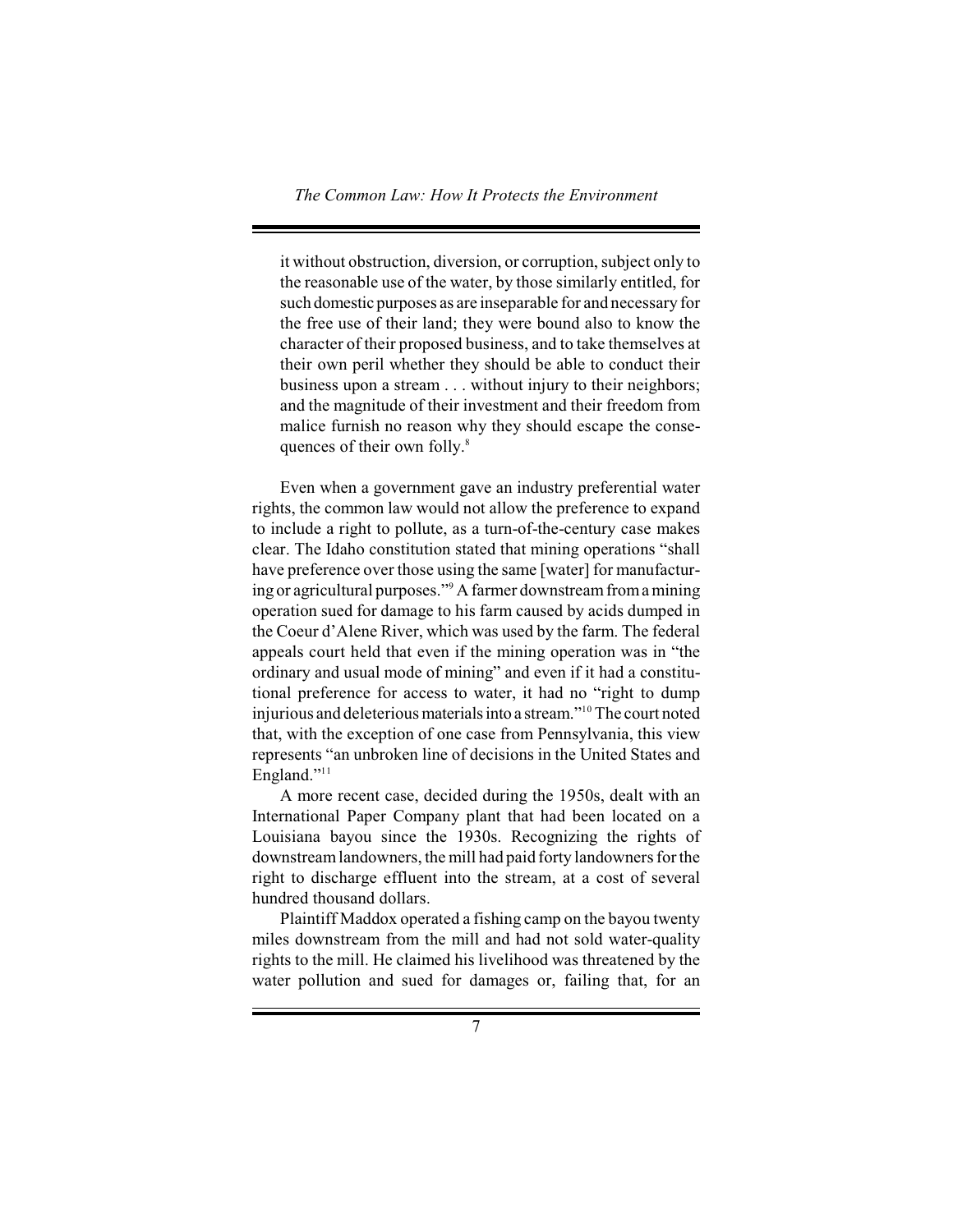injunction. Expert witnesses testified that the mill had installed high quality water-pollution control devices, that its ability to improve the devices had been hampered byWorld War II, and that the mill's effluent still caused damages. The court awarded Maddox \$8,000 in damages for the lost value of his business and reduction in property values.<sup>12</sup> The appeals court upheld the lower court's decision. 13

So, long before the Environmental Protection Agency (EPA) came into existence, firms knew that if they substantially polluted their neighbors' water, they could expect to be found liable. To minimize liability, water polluters installed pollution control devices. Paper mills in Wisconsin routinely owned miles of downstream river property, knowing that otherwise they would be liable for violation of riparian rights (Davis 1971, 777–80).

While such water pollution cases showed up consistently over the years, they did not represent massive numbers of cases. For example, a 1971 survey of all reported American common-law cases involving violation of riparian rights (water pollution) found a total of 445 cases, including cases dating back to the nineteenth century (Davis 1971, 742). From 1945 to 1970, there were never more than four common-law water and air pollution case decisions reported in any given year, most of them involving water pollution.<sup>14</sup> The reason, we believe, is that the law was generally understood and therefore only infrequently contested.

Common-law protection of water does not apply just to those who own property that abuts a waterway but to all who have the right to use the water, for purposes including recreation. Those who enjoy sport fishing in England have long protected water quality through private litigation brought by angling associations. For example, in *Pride of Derby and Derbyshire Angling v. British* Celanese Ltd. and Others,<sup>15</sup> a fishing club, Pride of Derby, and its association, the Derbyshire Angling Association, brought legal action against the borough of Derby, British Celanese, Ltd., and the British Electricity Authority. The defendants discharged sewage, industrial waste, and heated effluent which polluted and raised the temperature of the River Derby, damaging the anglers' fishing. The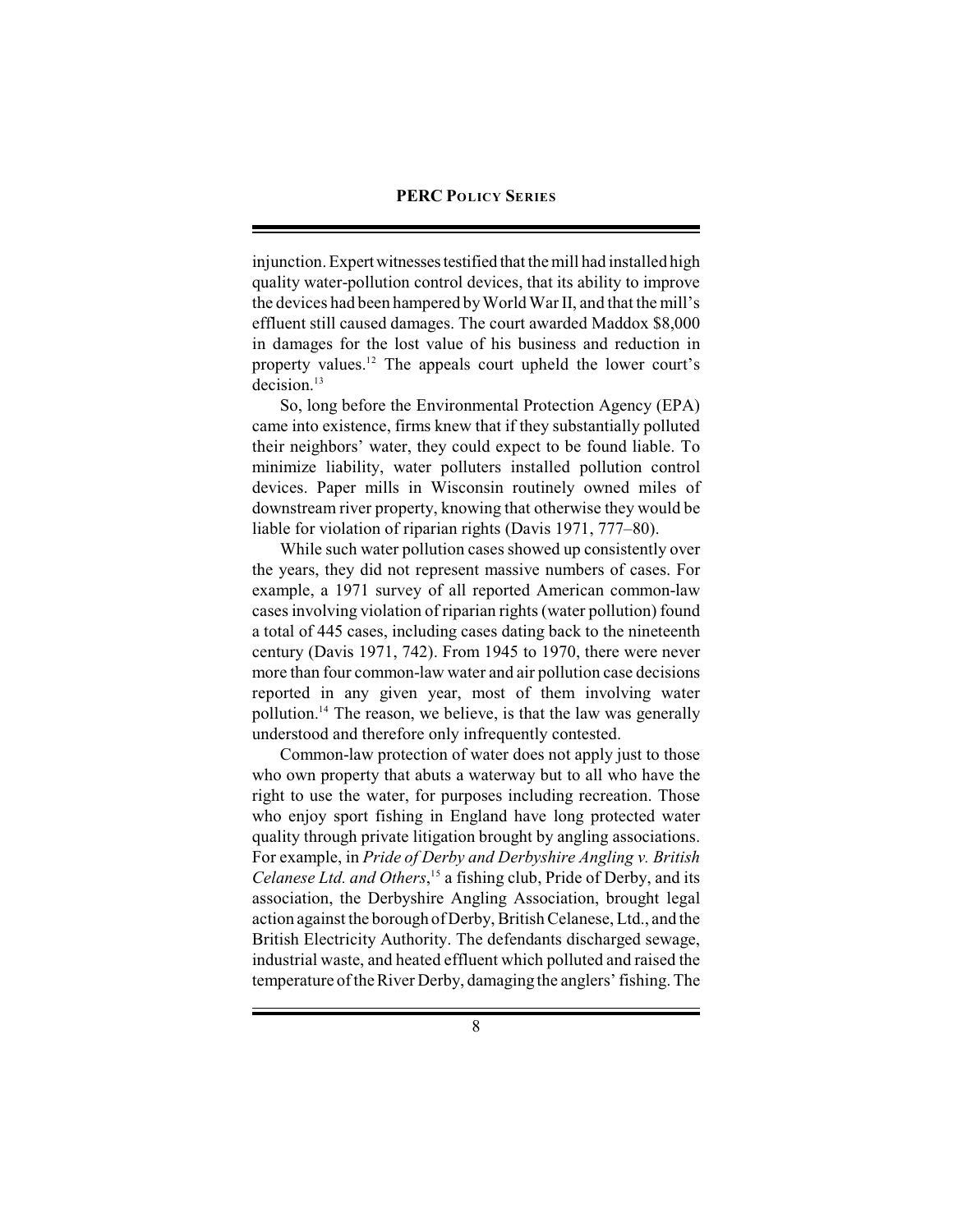suit by the fishing clubs was joined by the Earl of Harrington, who owned land along the river.

The lower court issued an injunction restraining the three defendants from reducing the quality of the river's water, but suspended the injunction for two years to give the defendants time to alter their operations. The defendants appealed the injunction but the Chancery Court upheld it. The borough of Derby argued that Parliament had given it statutory authority to pollute when it authorized the borough to build a sewage treatment works. The Court rejected this argument and noted that the statute did not authorize pollution.

The borough also asked the Court to substitute damages for an injunction, since the community could not easily rebuild its sewage treatment plant. But the court rejected this position, noting that damages would be an inadequate remedy for the angling club, whose members want to exercise their right to fish. The injunction required the borough to redesign its sewage system, Celanese to change its discharge practices, and the British Electricity Authority to reduce its discharge of superheated water. This British case illustrates the effectiveness of common law in protecting property rights, in this case the right to fish, and shows how this protection translates to environmental protection. Because the right to fish is a privately owned right in Great Britain, individuals can protect streams effectively through court suits.

The last major federal water pollution case in the United States was decided shortly before passage of the Clean Water Act of  $1972<sup>16</sup>$  The state of Illinois sued the city of Milwaukee for sewage pollution of Lake Michigan, which was the source of Chicago's drinking water. The Supreme Court held that the federal district court could issue an injunction against Milwaukee. The Court noted that common law, which looks to states for guidance, can be invoked to abate a public nuisance in interstate waters. "While federal law governs, consideration of state standards may be relevant. Thus, a State with high water quality standards may well ask that its strict standards be honored and that it not be compelled to lower itself to the more degrading standards of a neighbor."<sup>17</sup>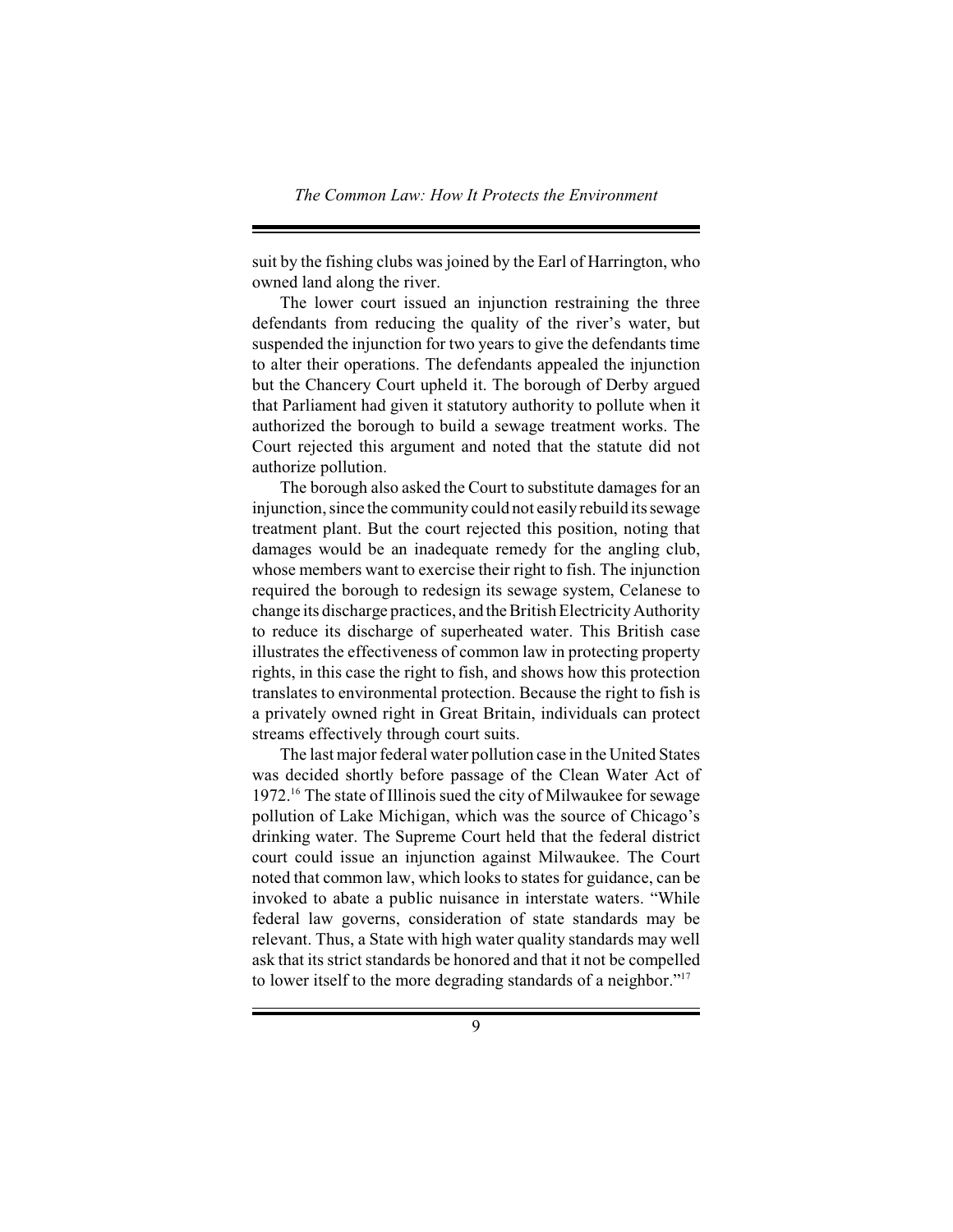This ruling became moot some months later, after the Clean Water Act was passed by Congress. Milwaukee returned, asking the Court to vacate its order, and it won. The Supreme Court held that "the establishment of such a self-consciously comprehensive program by Congress, which certainly did not exist when *Illinois v. Milwaukee* was decided, strongly suggests that there is no room for courts to attempt to improve on that program with federal common law." 18

The Supreme Court's judgment that the act displaced federal common law with respect to interstate pollution was reaffirmed in a 1992 case. Oklahoma sued Arkansas for allowing polluted water to flow into Oklahoma. Although the water met EPA and Arkansas standards, it failed to meet the standards of the state of Oklahoma. The Court rejected Oklahoma's claim, noting that Congress had granted the EPA broad jurisdiction over water quality.<sup>19</sup>

Thus, today, the fact that a state asserts that its water quality standard is being violated is legally irrelevant if the EPA says that federal water quality standards are being met. As a result, the states are little more than EPA's agents in water quality issues. Federal water-quality regulations dominate. The regulations do not abolish common-law remedies, as we will see later, but they largely supplant them.

# **LAND AND UNDERGROUND WATER**

The primary problem caused by pollution of land is groundwater pollution due to seepage from improperly groundwater pollution due to seepage from improperly disposed wastes. Wastes that are properly contained rarely cause harm. After the famous Love Canal incident in the late 1970s, Congress passed the Superfund law in 1980 (the Comprehensive Environmental Response Compensation and Liability Act) to regulate the cleanup of toxic waste sites. Despite this law, some common-law cases have occurred, and they show how the common law might have dealt with the problem of groundwater pollution over time.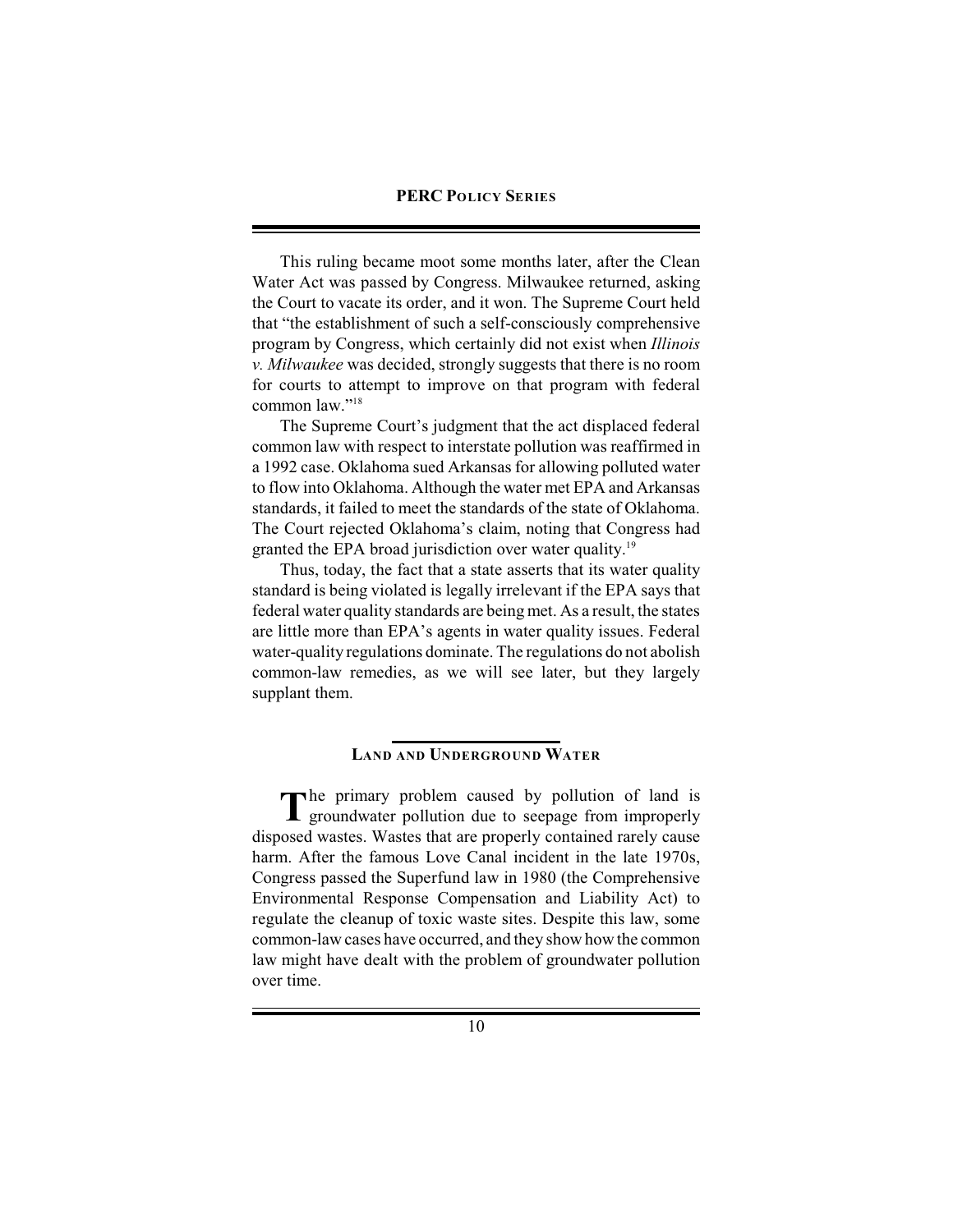*The Common Law: How It Protects the Environment*

For example, in 1981, the Illinois EPA, backed by the federal EPA, supported the right of a chemical waste landfill to remain in operation. The landfill had been built with state and federal approval, but residents of a nearby village alleged that the landfill was damaging their water supply. The Illinois supreme court found that the landfill was causing groundwater contamination and that there could be a chemical explosion given the disposal technique used.<sup>20</sup> It held that the landfill was a public and a private nuisance. The village residents were there first; their right not to have their property damaged could not be stripped in favor of a "general societal" desire for a landfill. The court noted that toxic landfills are legitimate, but they must be constructed so as not to impose costs on surrounding landowners who have not agreed to the intrusion. The court issued a permanent injunction against the landfill and ordered that the toxic wastes be dug up, moved, and the land restored.

The courts' view of the standards for groundwater contamination has evolved over the decades, as the 1982 case of *Wood v.*  $Picillo<sup>21</sup>$  illustrates. Neighboring property owners sued a farmer who maintained a hazardous waste dump on his property. They claimed that the dump emitted noxious fumes and polluted groundwater. The Rhode Island supreme court agreed. In doing so it overturned a 1934 decision that would have supported the defendant's position. The 1934 decision was based on the state of science at that time, when knowledge about the course of groundwater was, as the court stated in 1982, "indefinite and obscure." Since 1934, the court said:

the science of groundwater hydrology as well as societal concern for environmental protection has developed dramatically. As a matter of scientific fact the courses of subterranean waters are no longer obscure and mysterious. . . . We now hold that negligence is not a necessary element of a nuisance case involving contamination of public or private waters by pollutants percolating through the soil and traveling underground routes.<sup>22</sup>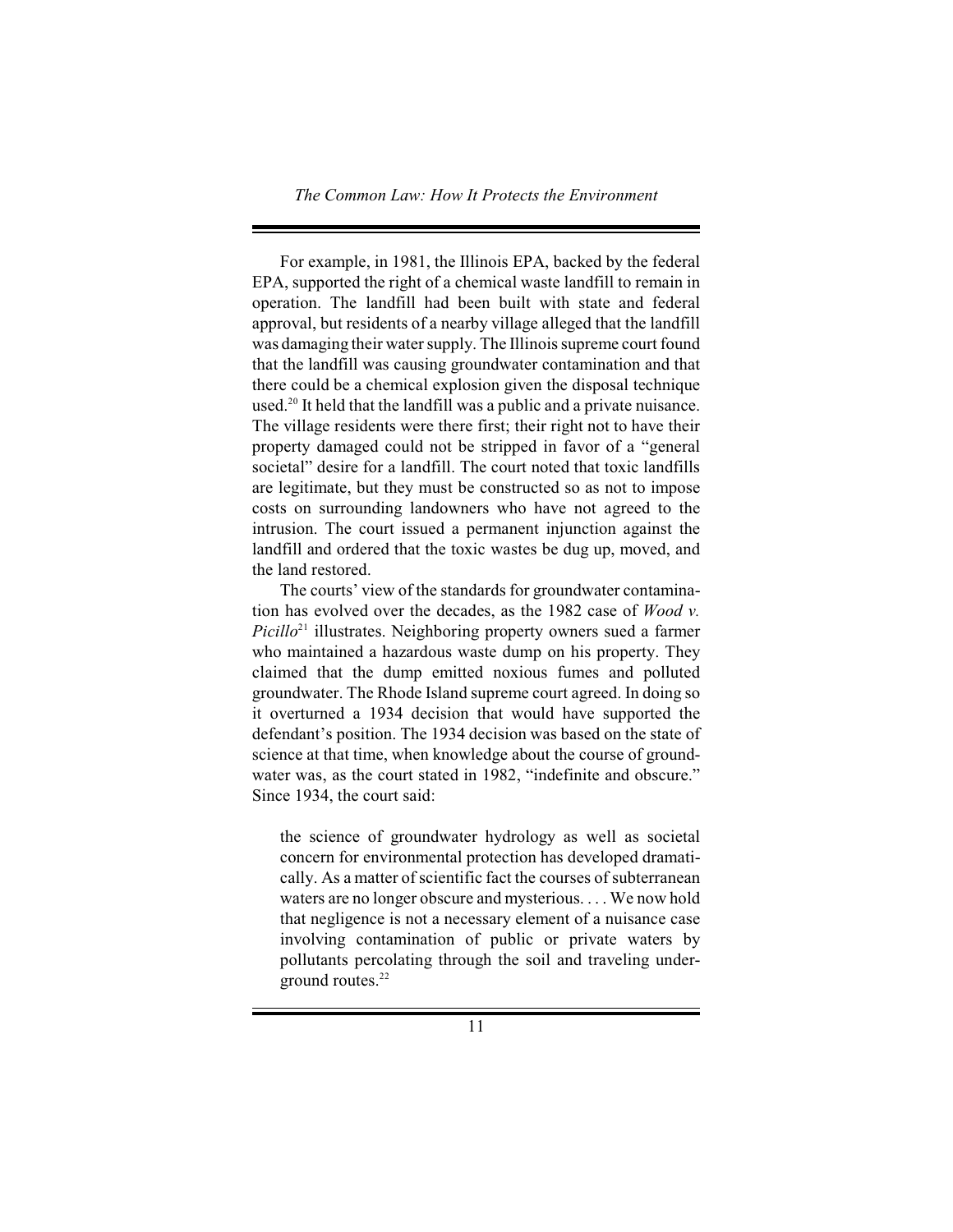In other words, the common law now imposes strict liability (that is, liability even when there is no negligence) on polluters who cause damage to waters. This standard of care is consistent with old common-law tort rules imposing strict liability in case of hazardous materials, rules recorded in a famous 1868 British case, *Rylands v. Fletcher*<sup>23</sup> This case is often cited for restating the ancient proposition, "So use your property as not to injure your neighbor's property." Strict liability is imposed if there is evidence of injury or of potential to cause injury in cases of hazardous substances.

Thus, advances in knowledge of the effects of toxic substances, and the ability to track them, means tougher standards today than in years past. As a New York court noted in 1983, "One who creates a nuisance through an inherently dangerous activity or use of an unreasonably dangerous product is absolutely liable for resulting damages, regardless of fault, and despite adhering to the highest standard of care."<sup>24</sup>

In 1994, the supreme court of Florida, in a common-law case, held that a firm that damaged an underground water supply by negligent disposal of toxic wastes was responsible for the cost of restoring the groundwater to make it fit for human consumption.<sup>25</sup> The company argued that it should only be responsible for the change in the value of the land that covered the groundwater. The court rejected this damage measure, holding the firm responsible for the \$3 million spent for alternative water supplies and \$5.6 million for the estimated cost of restoration of groundwater quality.

Finally, another recent case involves the granddaddy of all Superfund sites, Love Canal. Readers may recall horror stories of seeping chemical waste from an abandoned toxic dump site run by Hooker Chemical Company. Publicity about this site helped spur public support for passage of the Superfund law, one of the last acts of the Carter administration. This case ultimately involved common-law and regulatory action against Hooker Chemical Company, even though the land involved had been sold to the Niagara school board with warnings about the site contents more than twenty-five years before Love Canal became America's best known waste dump.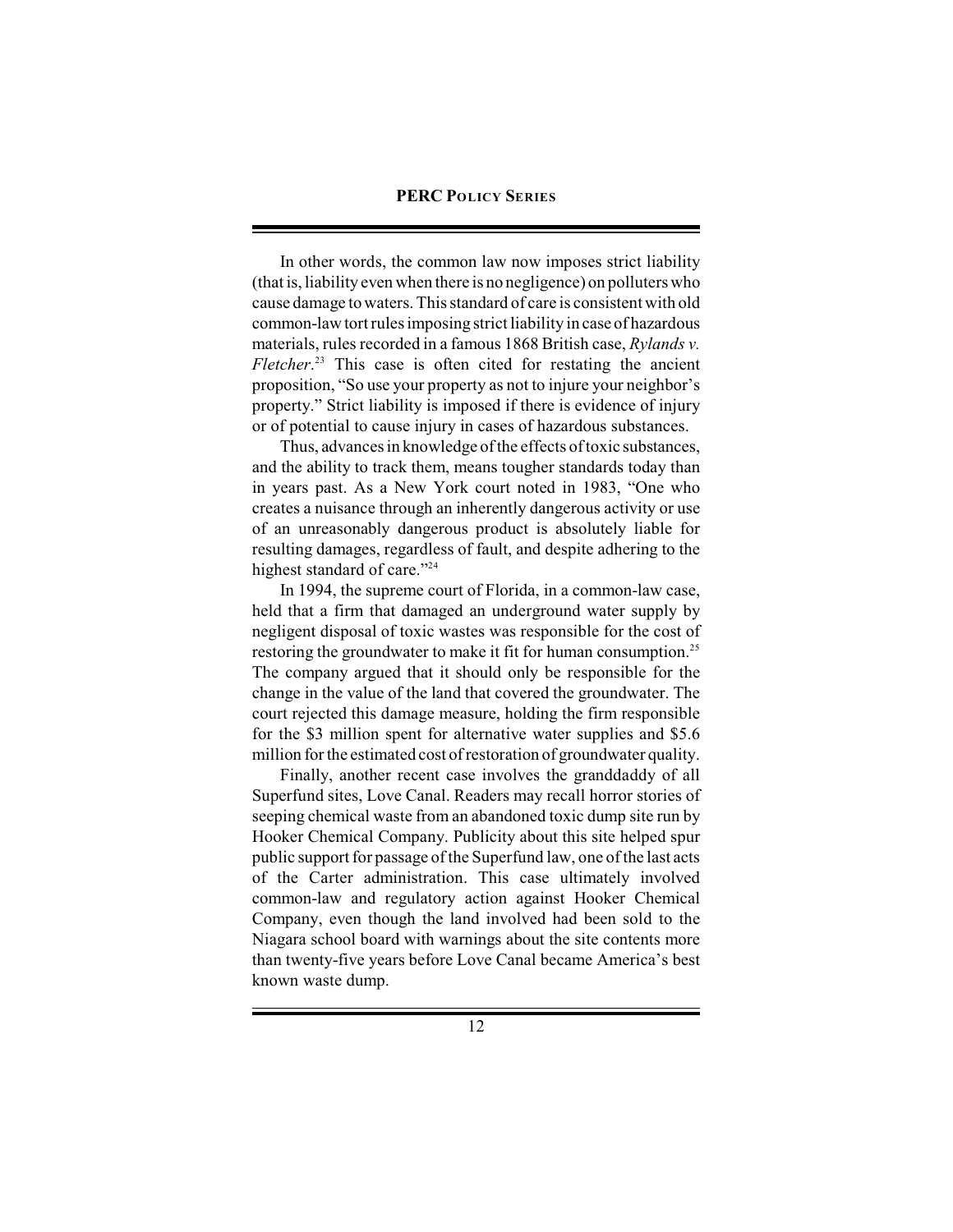Love Canal was a failed entrepreneurial canal built in the 1800s. In 1941, Hooker Chemical bought the 3,000-feet-long trough, which was 8 to 16 feet deep and 60 to 80 feet wide, to use to dump toxic waste from its plant on the outskirts of the city of Niagara Falls, New York. The soil around the canal was a hard clay, so it made an excellent disposal site that never caused significant water contamination.

As the city of Niagara grew, the local school board became interested in land that included Hooker's hazardous waste site. Seeking to build a grammar school, the school board sought to buy the land. Spelling out the risks involved, Hooker initially refused to sell the land. After the school board indicated it would condemn the land and force a sale, Hooker sold the land for one dollar and informed the Niagara school board about the hazardous waste contained in the canal. The firm's efforts to include restrictive covenants in the deed of transfer were frustrated by the school board. Later, over company objections, the board built a public school on contaminated land and sold additional parcels for residential development, without providing any warnings. Problems later arose that received national attention. Hooker had to pay for a cleanup of the site under the Superfund law.

Hooker was later sued by the United States and the state of New York in tort (that is, under common law).<sup>26</sup> The government sought punitive damages from Hooker. The court rejected this request, although it did find Hooker negligent, primarily for not coming forward with more information about the dangers of various chemicals in later years.

While the Company should have made greater efforts to keep local residents off the property, it violated . . . no legal obligation in failing to do so. It responded to complaints about odors, fires, and exposures to chemicals whenever notified, and there was no evidence of injury during the disposal operations that would have signaled a compelling need to provide more protection. 27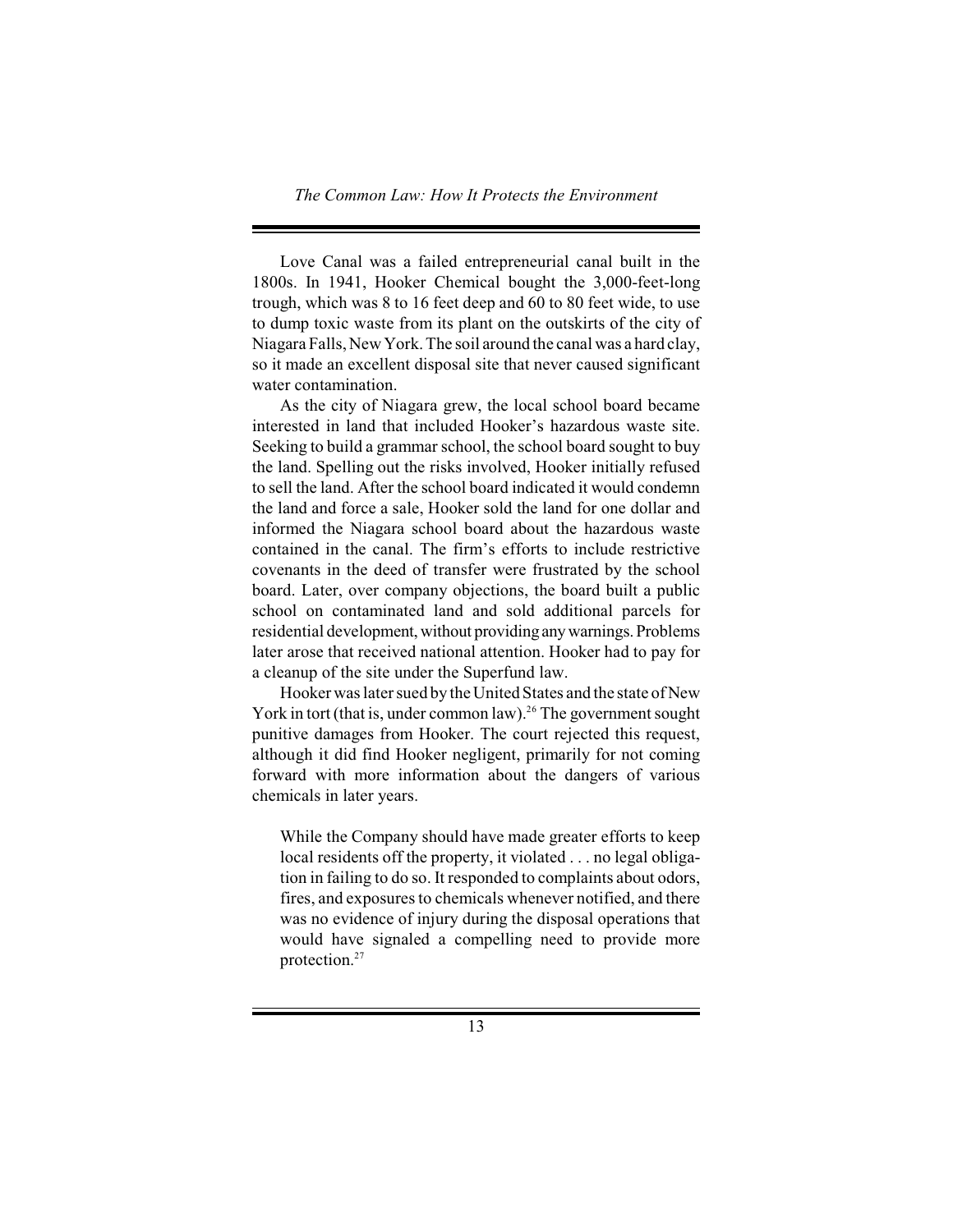Despite the notoriety associated with Love Canal, the court noted that its review of injuries from chemical exposure show only "relatively minor noticeable injury."<sup>28</sup> That is, the Love Canal Superfund site, which is the stuff of great environmental legends, was associated with very little harm to humans, none of which would have ever occurred had the school board not forced the transfer of the land and then failed to provide information to subsequent developers.

#### **AIR**

In comparison with surface and groundwater pollution cases,<br>
few common-law air pollution cases are found. One reason n comparison with surface and groundwater pollution cases, is that most air pollution comes from multiple sources, making it difficult to identify defendants. But it is clear that the courts have long recognized common-law liability for air pollution when liability can be assigned to a polluter causing harm.

An early case illustrating common-law protection against air pollution was *Georgia v. Tennessee Copper Co.*<sup>29</sup> The state of Georgia, on behalf of its citizens, sued two companies that operated copper smelters in Tennessee near the Georgia border. Justice Holmes noted that a public nuisance had been created because the "sulphurous fumes cause and threaten damage on so considerable a scale to the forests and vegetable life, if not to health, within [several counties in Georgia]. . . . "<sup>30</sup> Defendants argued that they had recently constructed new facilities that reduced the scope of the problem, but the Supreme Court held for Georgia. The Court gave the companies a reasonable time to build more emission-control equipment, but held that if such equipment did not reduce emissions enough to protect plant life in Georgia, the state could ask the court for an injunction to shut down the smelters.

In 1915 the parties returned to the Supreme Court.<sup>31</sup> The companies showed that their new, expensive equipment cut emissions by more than half. Georgia argued that this was not enough and demanded that the smelters be closed. The chief justice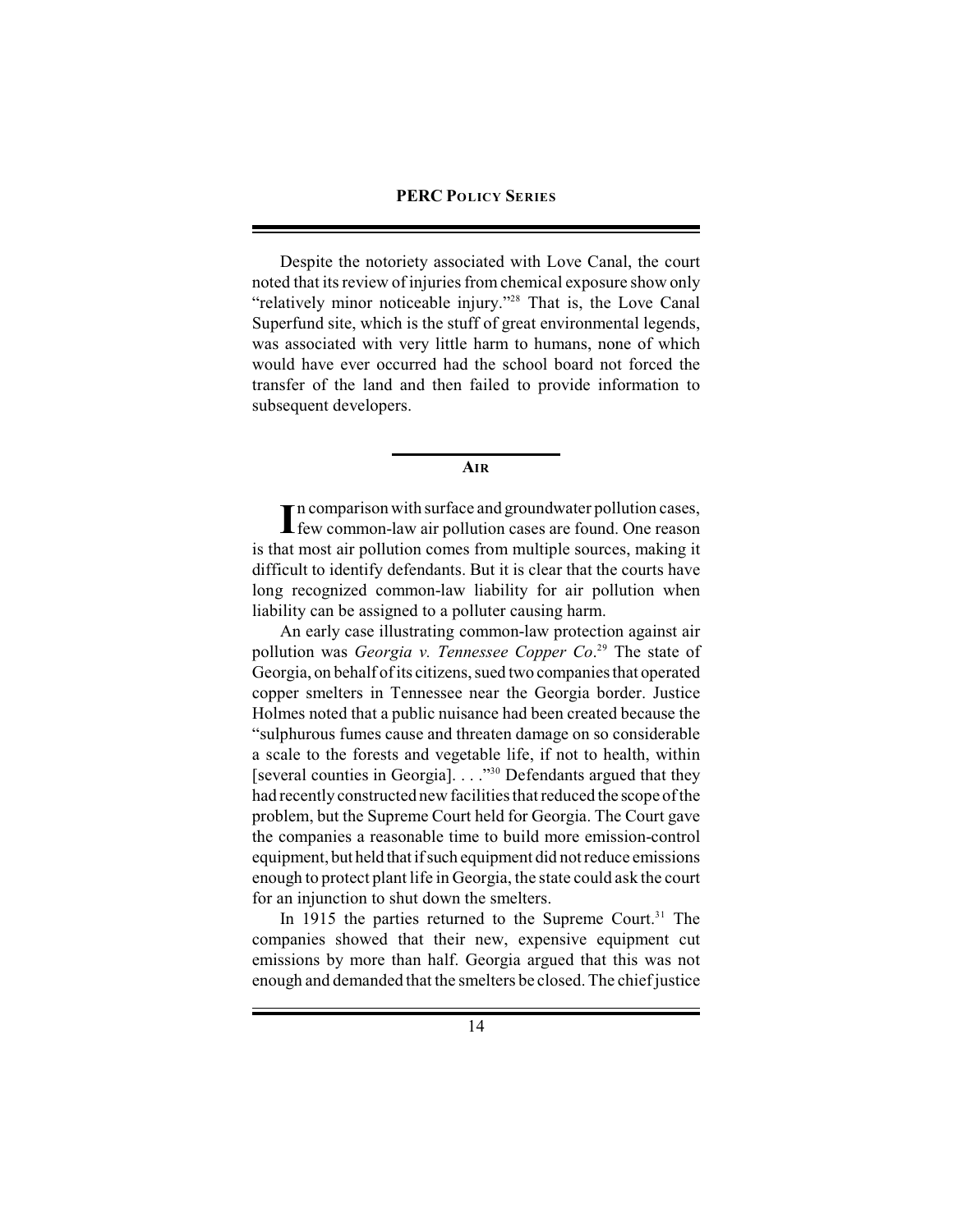appointed a scientist from Vanderbilt University to spend six months, at company expense, studying the emissions and the likely effect of new controls. In the meantime, the Court ordered the companies to cut back production to reduce emissions further. Based on the evidence presented by the scientist, the companies would either be allowed to continue operation with more emissioncontrol equipment in place, or, if that could not reduce emissions sufficiently, would have to shut down. Finally, after following the guidance of the Vanderbilt professor, the firm satisfied the plaintiffs, and the Court ended its oversight of the case.

A similar strong support of the right to clean air was found in a case before the Arizona supreme court in  $1931.^{32}$  A heavy-metal smelter nine miles from the plaintiff's farm caused \$1,300 worth of damage to his crops in 1926. In 1927, because the smoke continued to deposit harmful levels of chemicals on the farm, the plaintiff did not plant a crop but sued for the value that would have been created had the smoke not continued. The high court upheld the verdict for the farmer, holding that he could recover the profits that he could have earned from planting. The fact that the pollution resulted

from the carrying on of a perfectly lawful business in the most approved way made no difference. The landowners were deprived of their legal right to farm unmolested by the poisonous fumes none the less by the fact that the discharge thereof was a necessary incident to a business of this character.<sup>33</sup>

A more modern air pollution case is *R. L. Renken v. Harvey Aluminum.*<sup>34</sup> An aluminum plant in The Dalles, Oregon, employed 550 people, making it the largest employer in town. It was sued by several orchard owners who claimed that their crops had been damaged by fluoride emissions. Finding the pollution to be a trespass and a nuisance, the court awarded the orchard owners approximately \$10,000 each in damages for the crop losses and ordered the plant to install state-of-the-art emission-control equipment, which was estimated to cost over \$2 million. If the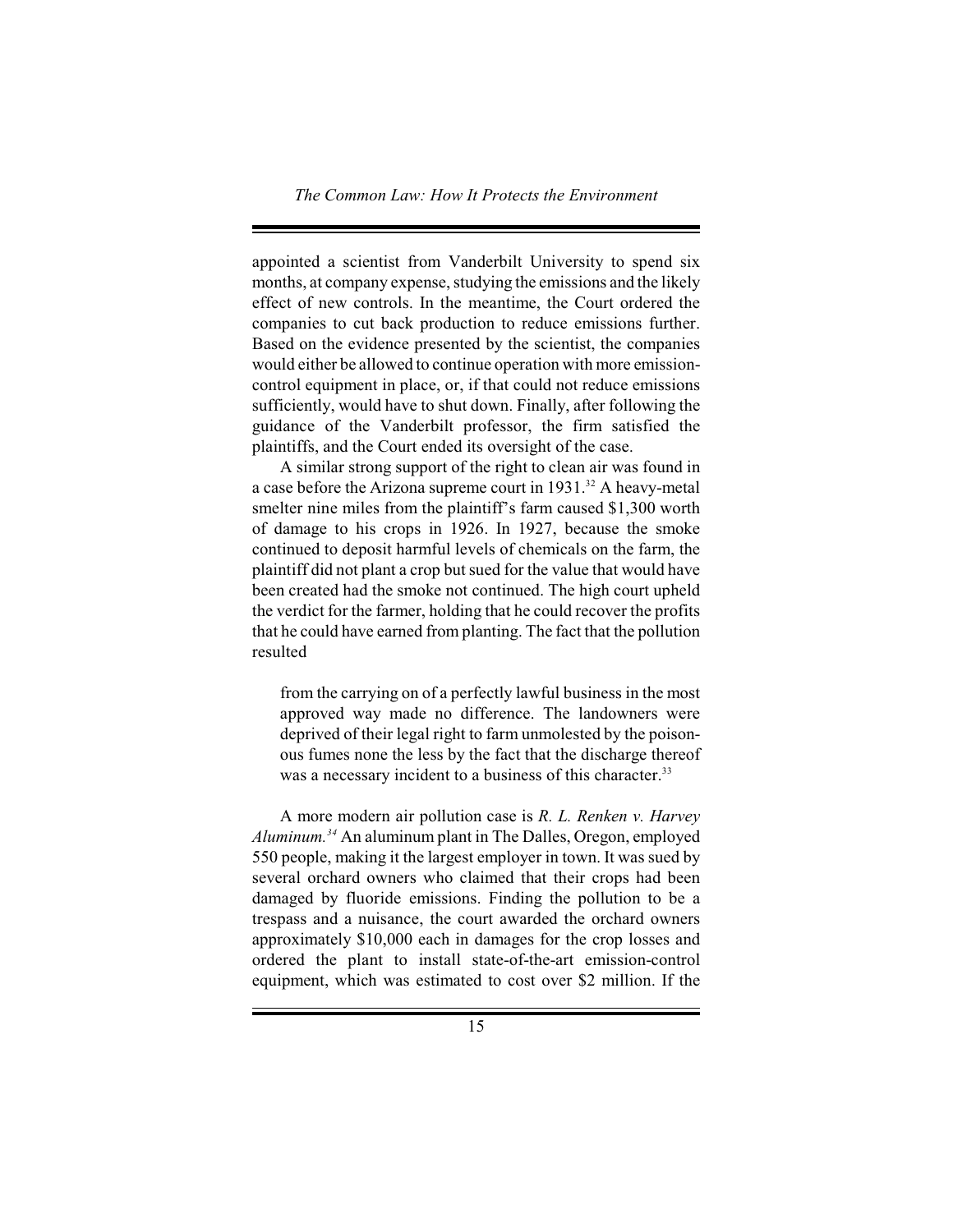equipment was not in place within a year, the plant could be ordered closed.

The parties ended up in court again several years later over a dispute about a settlement they had agreed to after the previous case.<sup>35</sup> The court enforced the agreement, requiring the company to compensate the orchard owners more than \$940,000 "for past or future economic losses in their respective orchards."<sup>36</sup> The same factory, under new owners, ended up in litigation later, *Orchard* View Farms v. Martin Marietta Aluminum.<sup>37</sup> The court awarded \$103,000 in compensatory damages and \$200,000 in punitive damages to nearby agricultural landowners. Clearly, the orchard owners had a right to air that was not polluted in a way that harmed their cultivation.

A recent case, *Bradley v. American Smelting and Refining*  $Co<sub>38</sub>$ <sup>38</sup> though more complicated, affirms the right of the ordinary person not to be harmed by air pollution. The Bradleys lived on Vashon Island, Washington, four miles from a copper refinery run by American Smelting (ASARCO). The Bradleys sued ASARCO in federal court in Washington for damages in trespass and nuisance caused by the deposit of airborne particles of heavy metals from ASARCO's smelter. The smelter had operated since 1905. It was regulated by state and federal air pollution laws and was in compliance with all regulations. The gases that passed over and landed on the Bradleys' land could not be seen or smelled by humans; they required microscopic detection.

The federal court, which would use Washington common law to determine the case, was uncertain as to what that law was, since there were few precedent cases. The court asked the Washington supreme court to instruct it on the status of the Washington common law of nuisance and trespass as it applied to air pollution.

The Washington supreme court held that ASARCO had the requisite intent to commit intentional trespass. Even though no harm was intended, and ASARCO was not aware of the Bradleys, the company knew particles were being emitted from its facilities. Secondly, the court held that "an intentional deposit of microscopic particulates, undetectable by the human senses, gives rise to a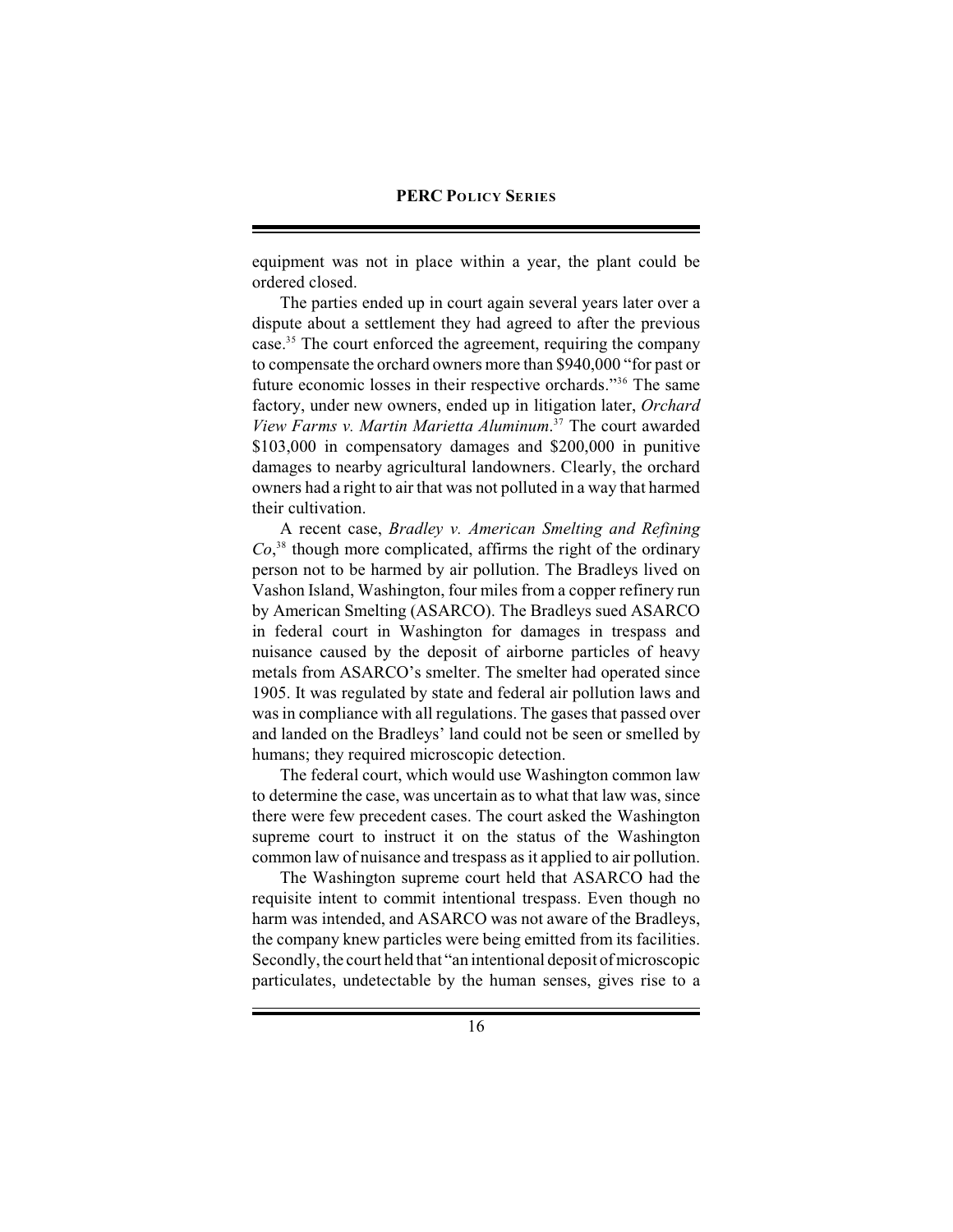cause of action for trespass as well as a claim of nuisance."<sup>39</sup> Hence, the ASARCO emissions created a nuisance and a trespass. But the court noted that for a cause of action for nuisance or trespass to be successful, there must be "proof of actual and substantial damages."<sup>40</sup>

Upon return to federal court, that court applied the law as explained by the Washington supreme court. While the elements of a cause of action for trespass and nuisance existed, the case was dismissed because there was no evidence of damage or harm to plaintiffs or their property from the air pollution.<sup> $41$ </sup> This case, once again, illustrates the common law at work. Under common law, even difficult-to-detect emissions can be causes of harm but at the same time plaintiffs must prove damages.

In spite of this history, it is true that air pollution is difficult to solve through common law. Air pollution has been a problem for centuries. Smoke from coal was long a bane of population centers. Cities and states began to pass ordinances and statutes to deal with their smoke problems over a century ago (Stern 1982). In other words, local communities responded to the limitations of the common law in dealing with pollution, first by regulating the quality of coal-fired boilers and setting restrictions on locomotives. As coal use declined, automobiles gradually became the larger problem. California took the lead in investigating how to deal with auto emissions. Other states, including New York and Texas, also imposed ambient air-quality standards before the federal standards emerged.

As a result of these forces—common law augmented by local regulations—air quality improved steadily during the 1950s and 1960s before the passage of the Clean Air Act of 1970. Indeed, the rate of improvement in air quality *slowed* after the EPA became the air quality czar (Goklany 1995, 351–2). It may be that the common law alone could not have solved all air pollution problems, but there seems little doubt that common law, combined with state and local controls, would have taken major strides in controlling air and water pollution.<sup>42</sup> However, it was largely supplanted by politically engineered federal controls.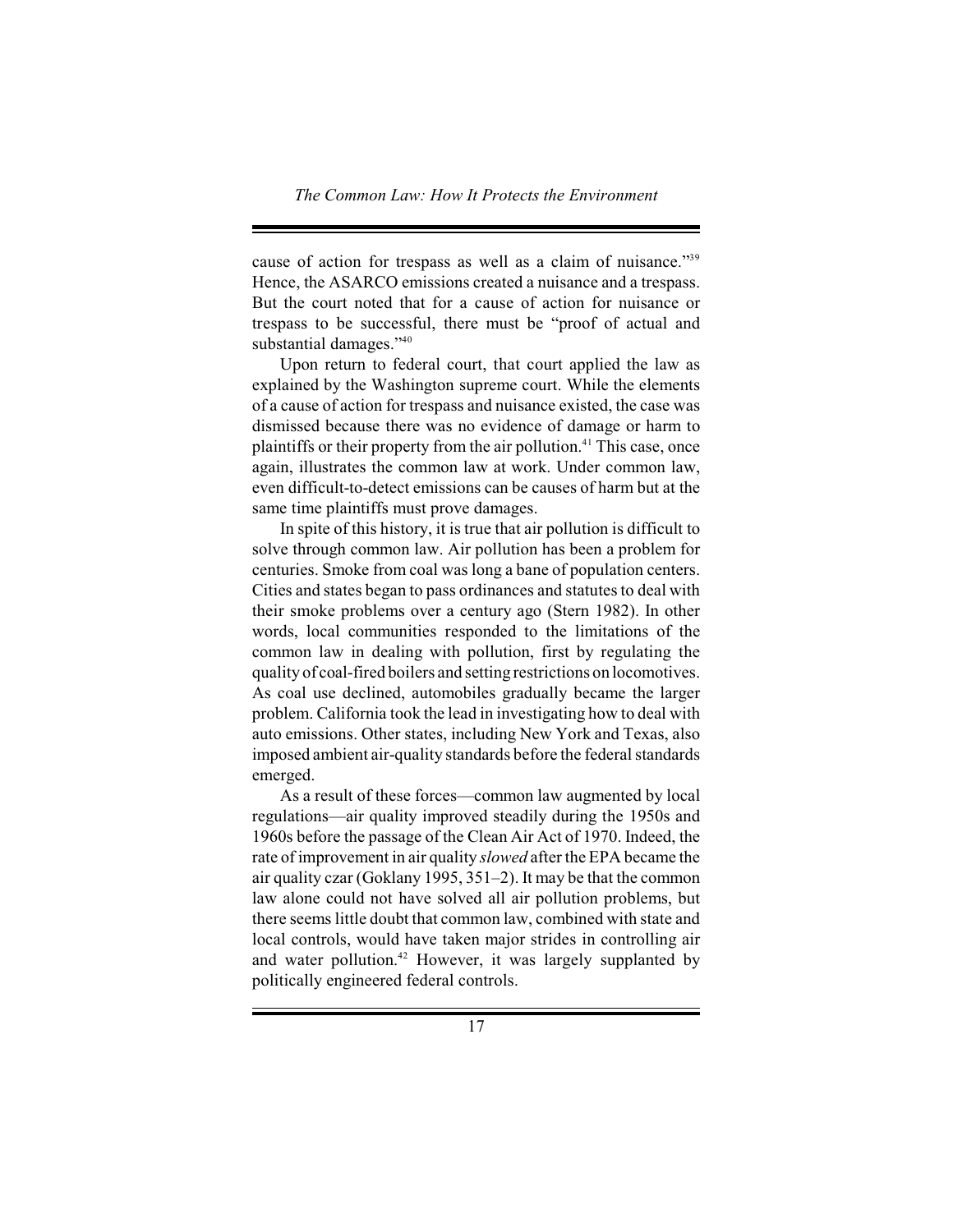Since passage of the Clean Air Act of 1970, the Environmental Protection Agency has been the primary controller of air quality in the United States. The agency, and various state pollution agencies operating under EPA supervision, issue pollution permits to major pollution sources and determine pollution limits on vehicles and other emission sources. There have been few common-law air pollution cases since 1970.

#### **LIMITATIONS OF THE COMMON LAW**

The cases reported here represent the majority view, but<br>there was a minority view, also. Some courts would rule I there was a minority view, also. Some courts would rule for polluters, holding that the economic benefit of a factory that employed many people outweighed the damage to a few property holders. Some courts held that pollution was just a fact of modern life and necessary for progress to occur. The courts were not always consistent in their decisions.

Legal action is always costly. Even the wealthy do not sue everyone who violates their rights. Low-income people may find some litigation beyond their reach, but the existence of contingency fees enables even the poorto bring suits when their cases are good ones. And, as we saw in the case of farmer Whalen and the pulp factory, the common law does not "deprive the poor litigant of his little property by giving it to those already rich." There is no such principle in the legislative process, which is dominated by special interests.

Multiple polluters that each inflict low levels of damage are unlikely to be held liable—especially when the damage is shared by many. For that reason, problems with air pollution caused by automobiles cannot be handled effectively through common-law courts.

Injuries and harms that come after long gestation periods present another challenge. Parties who can showevidence of injury or imminent harm may have a common-law cause of action. However, efforts to obtain injunctions for speculative harms are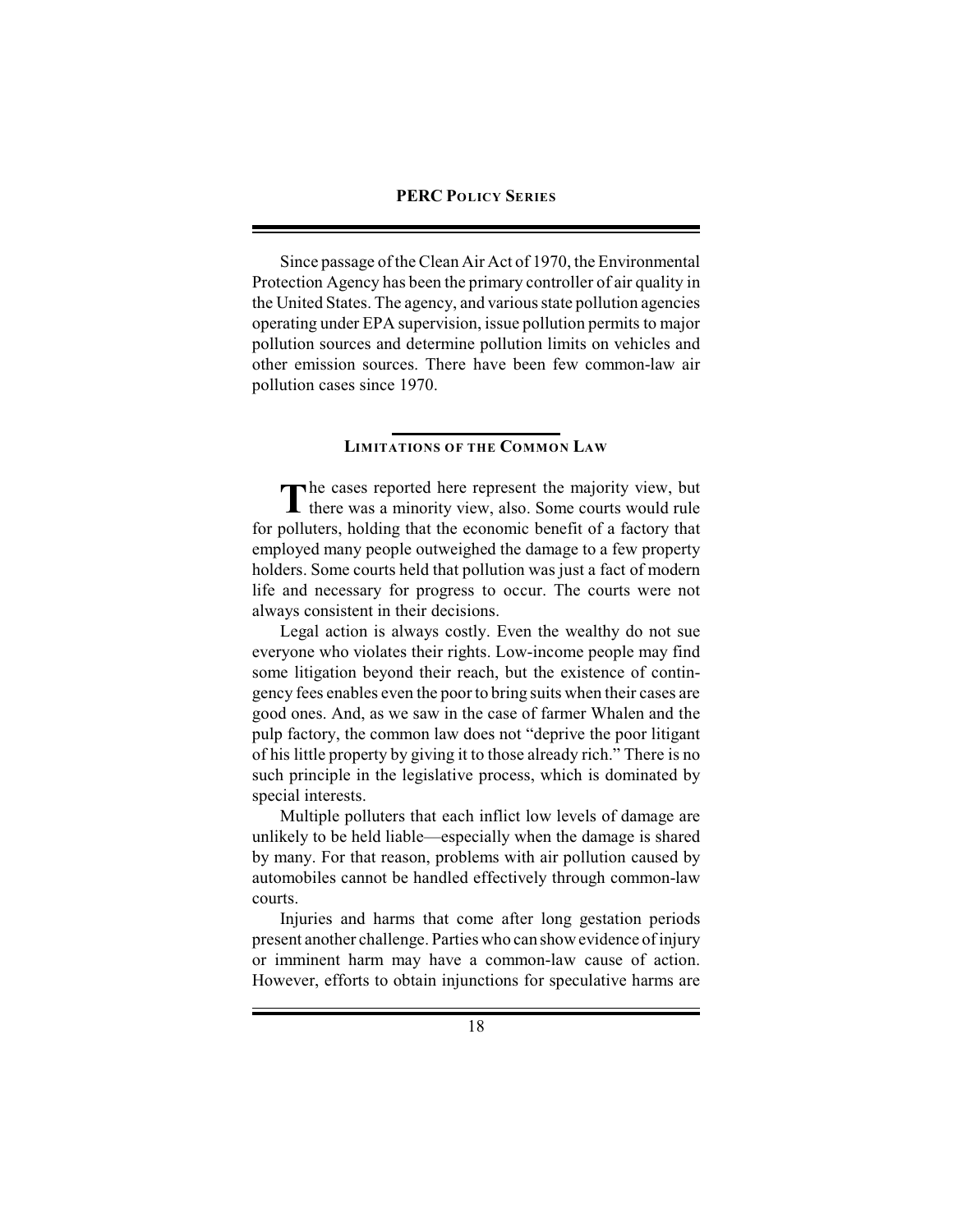not generally successful. Regulation may be the only answer to limit actions that may cause future harms such as cancer. But we cannot know how the law might have evolved had it not been pushed to one side by regulation. It is not difficult to imagine environmental courts—ordinary courts assisted by special masters trained in environmental science—and other arrangements evolving to satisfy the needs of people concerned about their environmental rights.

## **THE STATUTE LAW SUBSTITUTE**

The common-law concept of property rights, with its requirements for proof of damages and its associated  $\blacksquare$  he common-law concept of property rights, with its rights and duties, formed the foundation for environmental protection in the United States for many decades. This concept was changed fundamentally by the flurry of federal environmental statutes passed in the late 1960s and 1970s. The new statutes give standing to all citizens, whether they are harmed or not. In contrast, common law requires well-identified plaintiffs and evidence of damages to obtain standing to sue. Under statutes, evidence of a technical violation of a statute-based regulation, rather than evidence of harm or the threat of harm, can spur legal action. Some federal statutes also provide funding for groups who can monitor and then sue polluters who fail to meet any one of a host of technical rules.

Unlike common-law remedies, which provide payment for damages to those who are harmed or enjoin polluters to stop their harmful actions, statute law calls for penalties and fines to be paid to the U.S. Treasury or to "public interest" organizations that seek to raise awareness about the environment. Put simply, the statutes provide subsidies to encourage environmental suits that may be totally unrelated to actual environmental harm.

A 1997 South Carolina suit and decision illustrate the dramatic differences between common law and statute-based environmentalism. *Friends of the Earth, Inc. v. Laidlaw Environmental Services*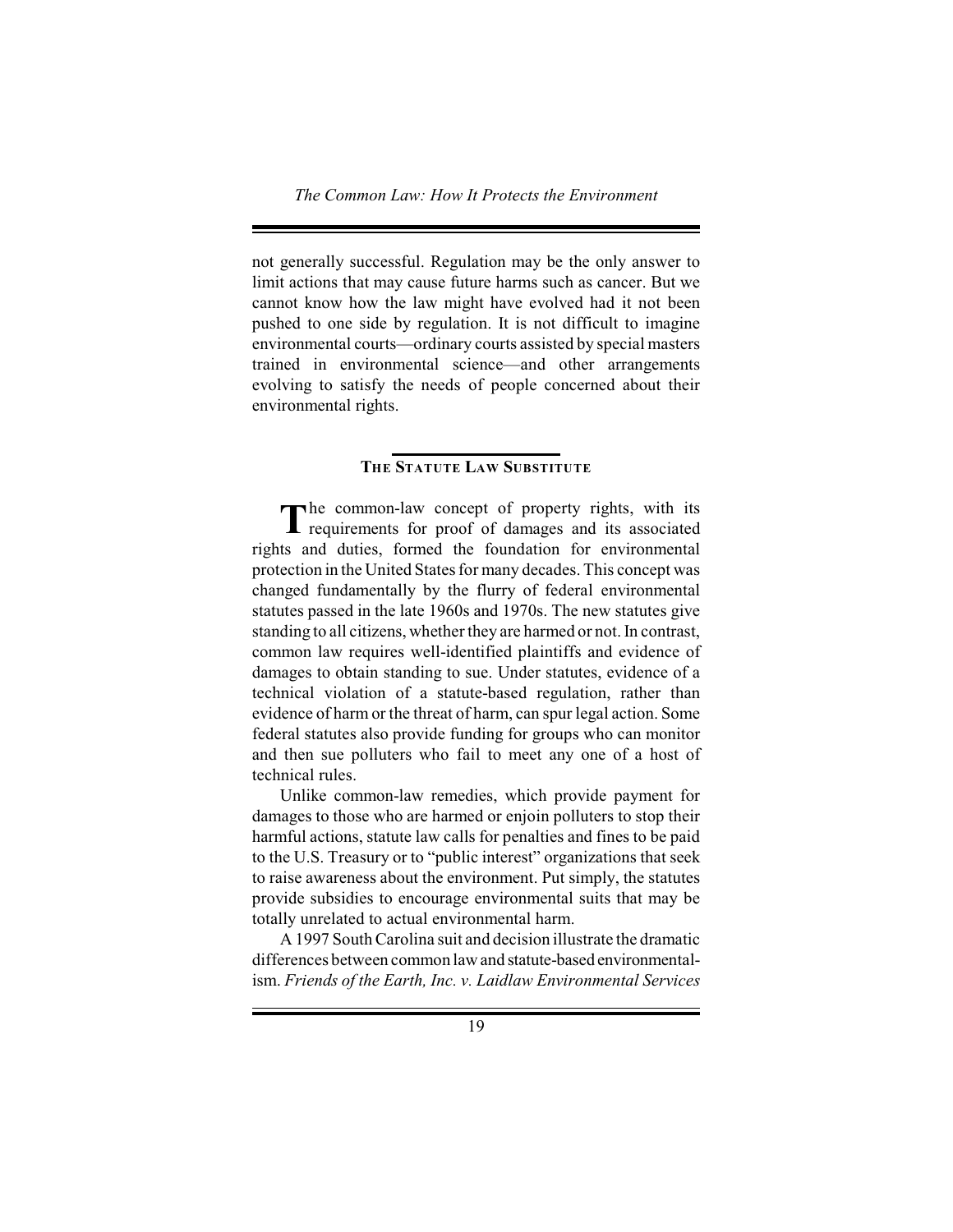*(TOC), Inc.* involved a firm that operated an incinerator.<sup>43</sup> The incinerator's air pollution control system discharged an effluent containing mercury into a river.

Laidlaw had purchased the incinerator from an owner who held a state-issued, EPA-approved, water pollution control permit. The former owner's permit for the plant set maximum allowable daily discharges of listed pollutants—including mercury at a maximum of 20 parts per billion (ppb).

Regulations required the new owner to obtain a new permit. When Laidlaw's permit was issued by the South Carolina agency authorized by the EPA to control water pollution, the maximum daily load for mercury was reduced from 20 ppb to 1.3 ppb. But at the time, technology could reduce mercury only down to a range of 2 ppb to 5 ppb. Laidlaw did not contest the permit on these grounds but began a research program with state regulators in an attempt to meet the new standard. The company even shut down the incinerator for extended periods of time. Laidlaw's permit was temporarily revised to 10 ppb but before the new permit was issued, 500 permit violations had occurred.

Laidlawwassued by environmental groups, which sought civil penalties (\$25,000 per day) for each mercury exceedance (based on the 1.3 ppb standard, which was eventually dropped as impossible). At trial, no acceptable evidence that Laidlaw's emissions had caused harm to fish or the river was provided. Yet Laidlaw was fined \$405,800. This was much less than the \$10 million that could have been imposed, since the court found that Laidlaw had made good faith efforts to meet the impossible 1.3 ppb standard. But the message of the court was clear: Permits may not be challenged. The federal statute requires payment of penalties when permits are violated. Practicality, evidence of harm, and science may be irrelevant.

Compare the Laidlaw case with the common-law approach. The facts of the case indicate that there were no damages and that the defendant had incurred extraordinary costs to meet a standard that went far beyond any reasonable rule for protecting safety and health. The plaintiffs would not have been able to claim personal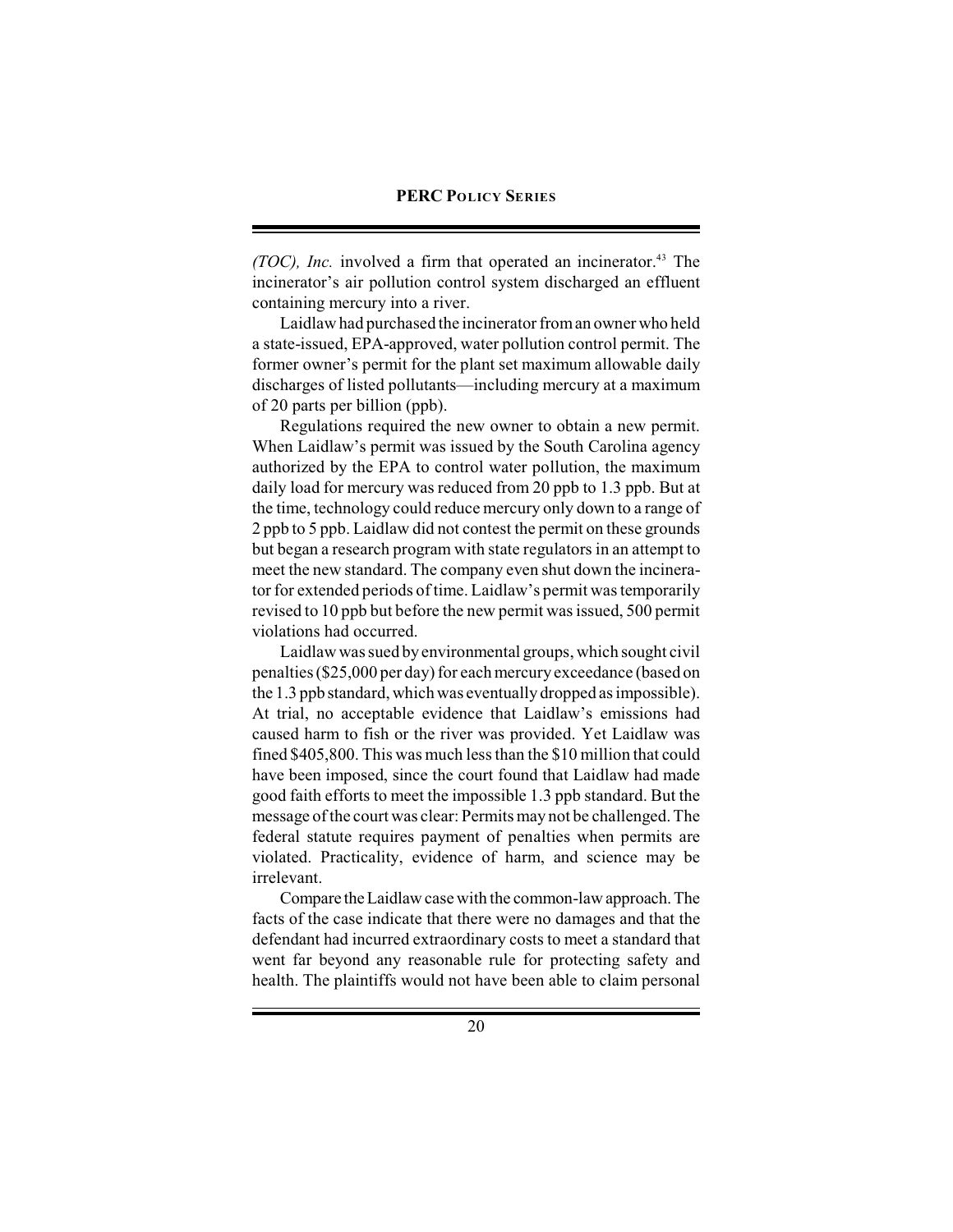or property damages, and the government authorities could not have supported any claim of harm to the public or the environment. In short, there was no basis for a private or public nuisance action. A common-law action probably would have had no merit. Yet, as in many other modern instances, the Laidlaw episode involved the expenditure of millions of dollars on equipment and legal expenditures in an effort to meet a standard that was found impossible to achieve. Huge costs and little or no benefits occur when standards are not related to health or safety.

## **COMMON LAW TODAY**

A lthough statute law has sharply constrained common law,<br> **A** common law is still alive and kicking. Unfortunately, lthough statute law has sharply constrained common law, combining common law with statutes can generate curious outcomes—including those that impose heavy regulatory costs with little benefit.

In some instances, lawyers add common-law pleadings to a statute-based case, always hoping that somethingwill "stick" when the case is heard. *Concerned Area Residents for the Environment (CARE) v. Southview Farms* is a case in point. 44

*CARE* was a citizen suit brought against a dairy operation (Southview) under the Clean Water Act. The suit was augmented by a common-law claim of trespass. Since standing was provided by statute, the plaintiffs did not have to show evidence of damages to get their day in court.

Southview operated a 1,100-acre farmin New York with 2,200 animals. The farm operator collected the animal manure and spread it on agricultural land. Until the *CARE* case, most farm operations were exempt from Clean Water Act rules; no EPA permits were required to operate manure-spreading tractors. Common law offered the primary remedy for parties who were harmed, and, as we have shown, common-law rules are strict when there is evidence of harm.

After heavy rains, runoff from Southview's fields washed into a local creek and then into the Genesee River. The neighbors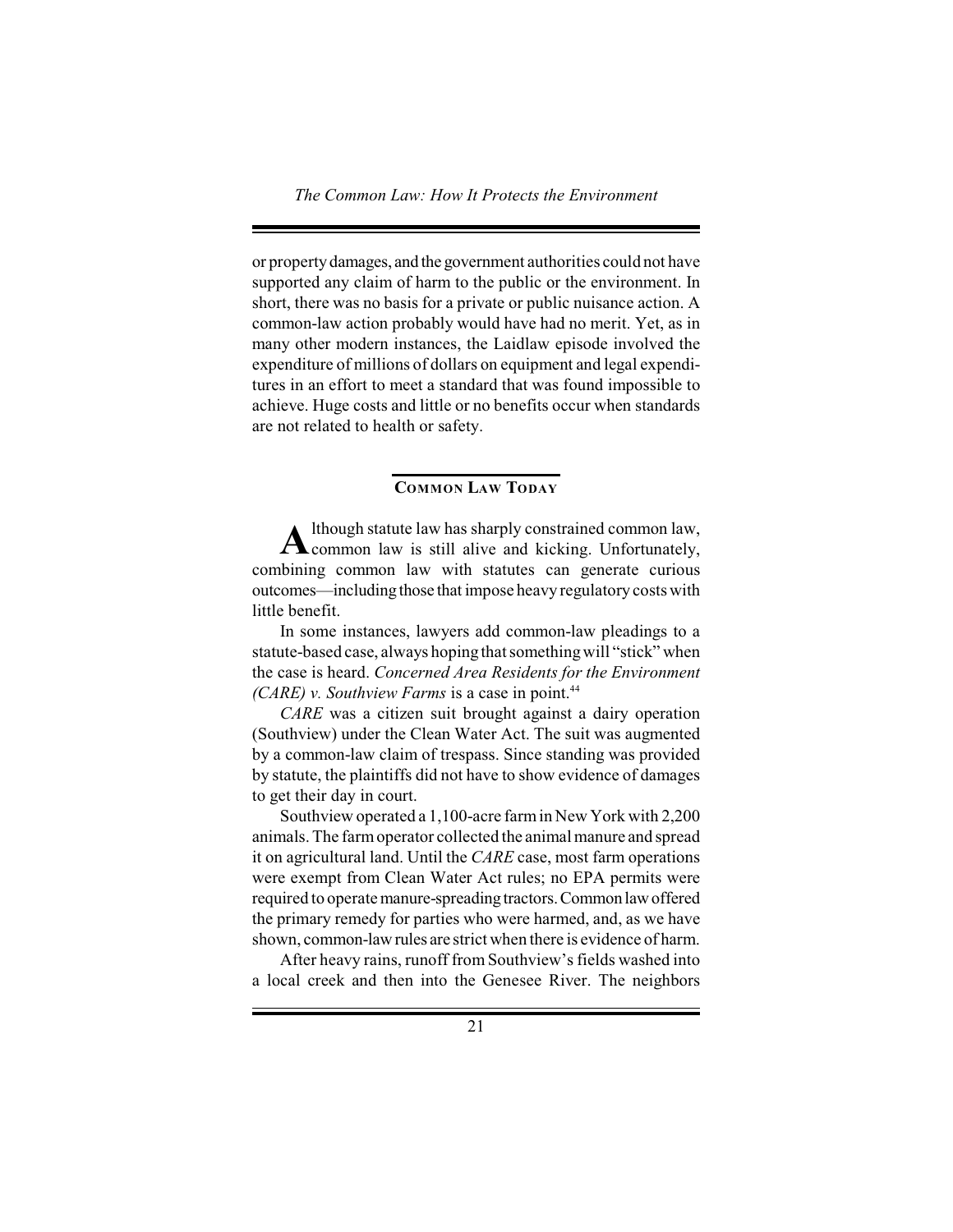complained to the regulators. State regulators and the EPA refused to take action because of a lack of evidence that Southview was a statutory polluter. Armed with citizen-suit provisions of the Clean Water Act, the neighbors sued, simultaneously arguing that their common-law rights were violated. Eventually, the neighbors won and Southview paid a small fine for trespass.

Because of the link between common law and statutory regulations, the case had national implications. The Court of Appeals held that all manure-spreading tractors are point-source polluters! There are thousands of them. According to this interpretation, farmers nationwide must have EPA permits to operate manure spreaders. The interaction between statute and common law had produced a mixed outcome. Common-law rights were upheld, but the new interpretation of the regulatory term "concentrated animal feeding operation" imposed high costs on all farm operators with large herds, whether they have runoff problems or not.

A thorough review of statute-based environmental suits suggests that *Laidlaw* and *CARE—*examples in which high costs are imposed even where there is no evidence of harm—are not outliers. They are typical of a host of actions that drive an environmental juggernaut. This juggernaut has little to do with protecting environmental assets and much to do with maintaining a costly administrative structure, and the interest groups and bureaucrats supported by that structure.

The record of common-law cases is clear: It imposes tough liability on those who damage the environment. Yes, mistakes are made. Sometimes liability is imposed when it should not be; sometimes the damages assessed are too high; sometimes liability is not imposed when it should be. But it seems far better for such individual mistakes to be made (some of which are rectified on appeal) than for politically inspired policies to impose costs on all.

Few areas of the environment are not protected by the common law. Despite the political handwringing over the Exxon Valdez spill in Alaska, the legislative result—the Oil Pollution Act of 1990—was completely unnecessary. In fact, a common-law jury imposed a multi-billion dollar judgment in that incident. That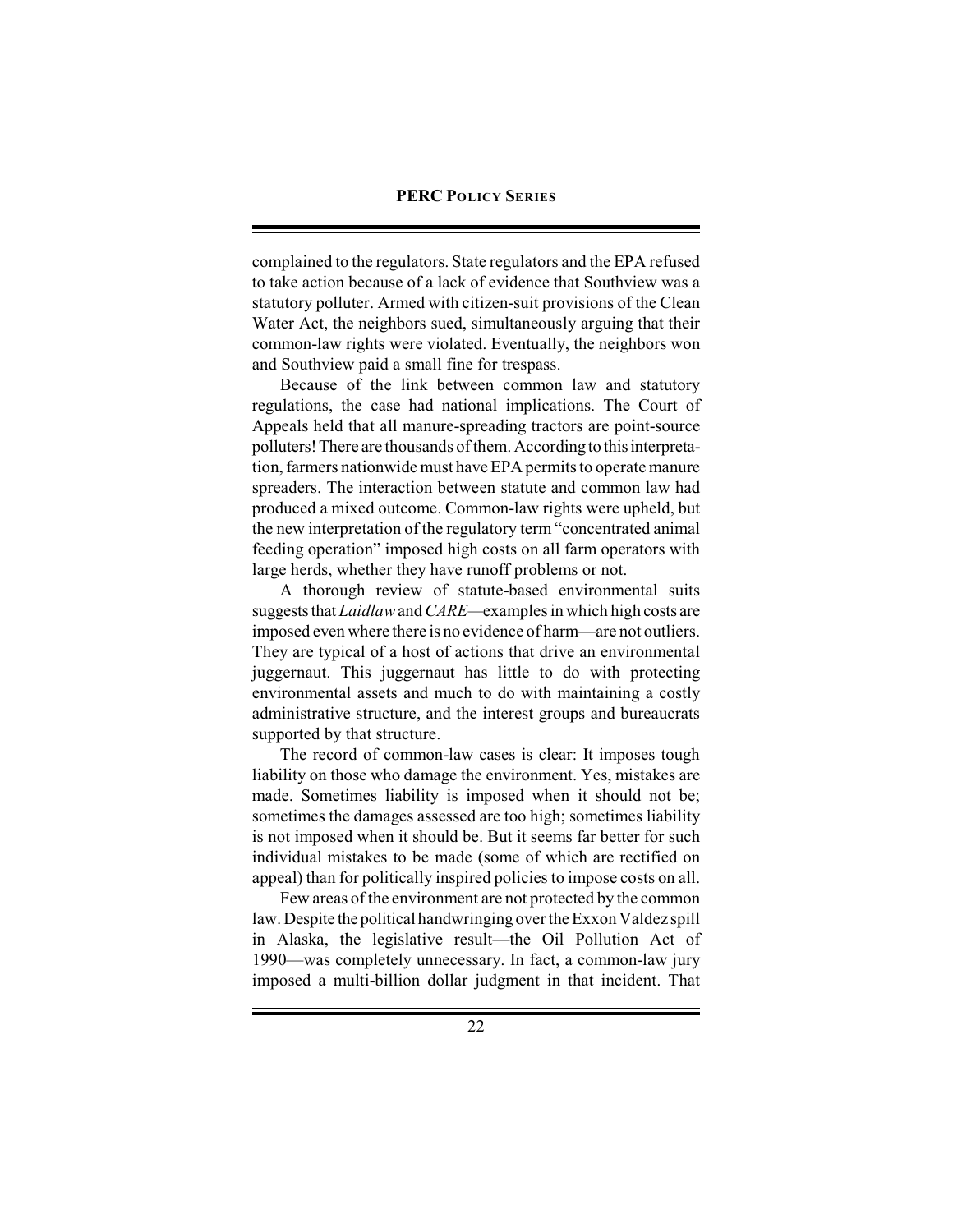judgment was excessive, but the point is that Exxon and other firms are well aware of their potential liability. They do not need Congress to appoint regulators to tell them how to conduct their business. That will not prevent accidents more effectively than the common law will. But at least common law gives potential polluters an incentive to guard against pollution and penalizes them when they fail to do so.

The largest verdicts in the nation are often for common-law environmental cases. In 1996 a Kentucky jury awarded \$218 million against Rockwell International for PCB contamination of water (*National Law Journal* 1996, A9). In 1997 a New Orleans jury awarded \$3.6 billion in damages for a chemical leak from railroad cars that affected 8,000 people (*National Law Journal* 1998, C2).These judgments may be inappropriately large, and they are among the reasons there are calls for tort reform, but no one can assert that common-law suits for environmental harms do not inspire a greater need for care than does fear of crossing the EPA.

#### **THE LURE OF CENTRAL PLANNING**

Why, if environmental quality is the goal, was the common<br>law abandoned in favor of central planning and political control?

Political control of the environment cannot be based on evidence of superior performance by governmental bodies. The evidence continues to mount that governments are poor environmental stewards and that government regulation is wasteful, cumbersome, and sometimes ineffective. "For all its accomplishments, we conclude that the pollution control regulatory system is deeply and fundamentally flawed," wrote Clarence Davies and Jan Mazurek (1997, 2) of Resources for the Future after conducting a comprehensive three-year assessment of U.S. environmental regulation. Expressing concern about failed federal efforts to build an efficient pollution control system, they concluded: "The United States does not need to wait for a consensus to act: to do so would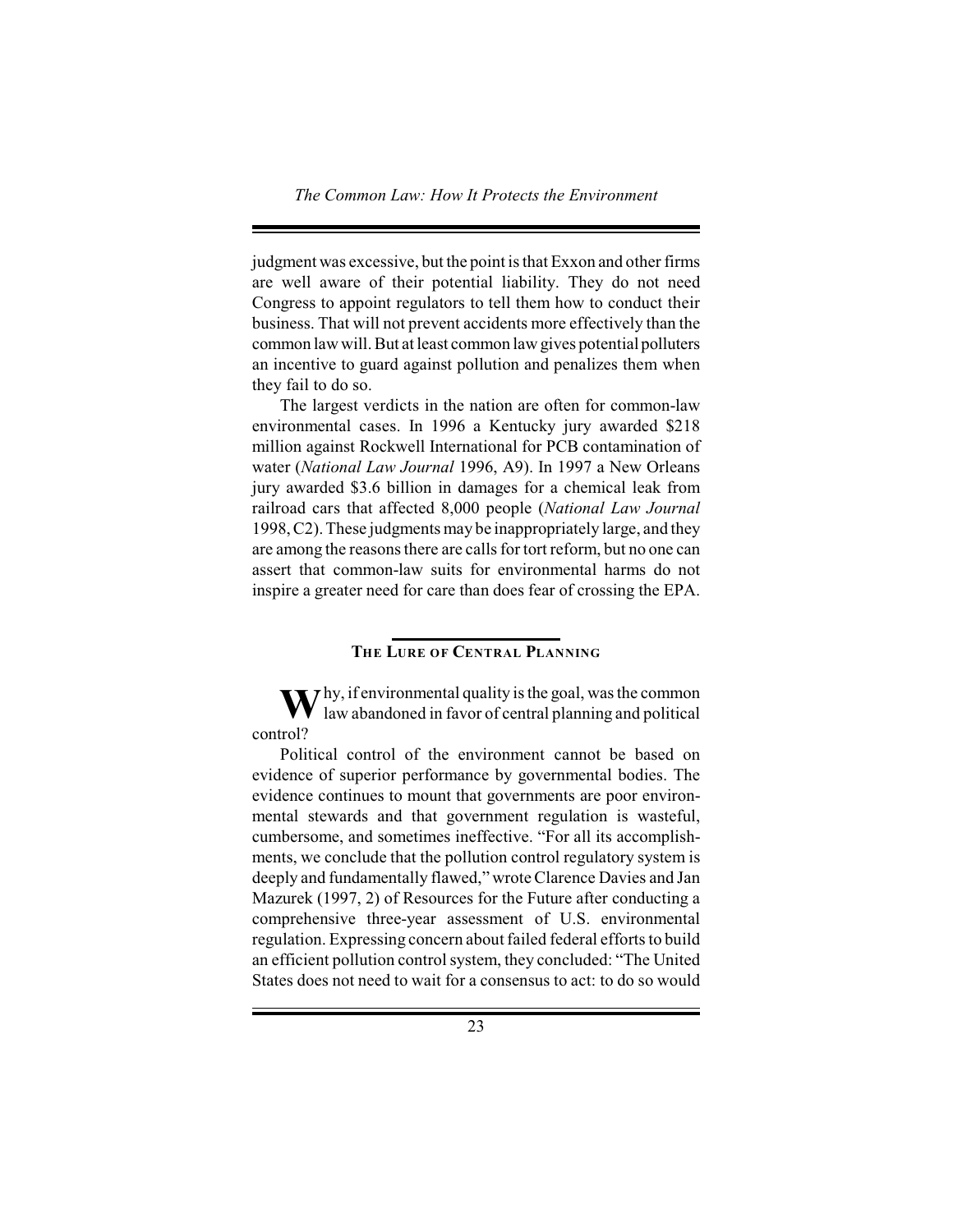be to wait forever. Failure to make the changes will be costly to the economy, to the environment, and to every citizen" (Davies and Mazurek 1997, 2).

Yet the idea that the law and the market have failed, rather than the regulatory system, is today's received wisdom, and the claim is routinely made that insightful political leaders, aided by economists and other theoreticians, can resolve these difficult problems. This idea, which the great economist Friedrich Hayek called the fatal conceit, explains the lure of central planning, which is the alternative to common-law protection.

Politicians can advance their careers by convincing voters of their superior ability to manage problems. Only on rare occasions do politicians yield control, as in the case of transportation deregulation. Such instances are usually driven by special-interest politics that happen to produce results consistent with consumer interests, or else by market competition.

While politicians can perhaps be excused for supporting notions that further their careers, less defensible are the members of academia and other "learned professions" who provide intellectual respectability for destructive central planning. Yet they too have fallen under the sway of misguided theory. Submitting to the "nirvana" fallacy, they often believe that markets will operate better if they are "planned" than if they operate freely under a consistent rule of law. Nowhere is this fallacy more prevalent than with environmental protection.

While it is appropriate to recognize the limitations of the common law in the field of environmental protection, supporters of centralized environmental controls act as if today's statutory approach has no comparable limitations. For example, one critic accuses free market environmentalism advocates of "wishful thinking" about the common law (Thompson 1996, 1359) while failing to address any of the shortcomings of today's political and bureaucratic system.

It should not be surprising that many policy experts are disdainful of free market environmentalism, which is built on voluntary action and common-law rights supplemented by local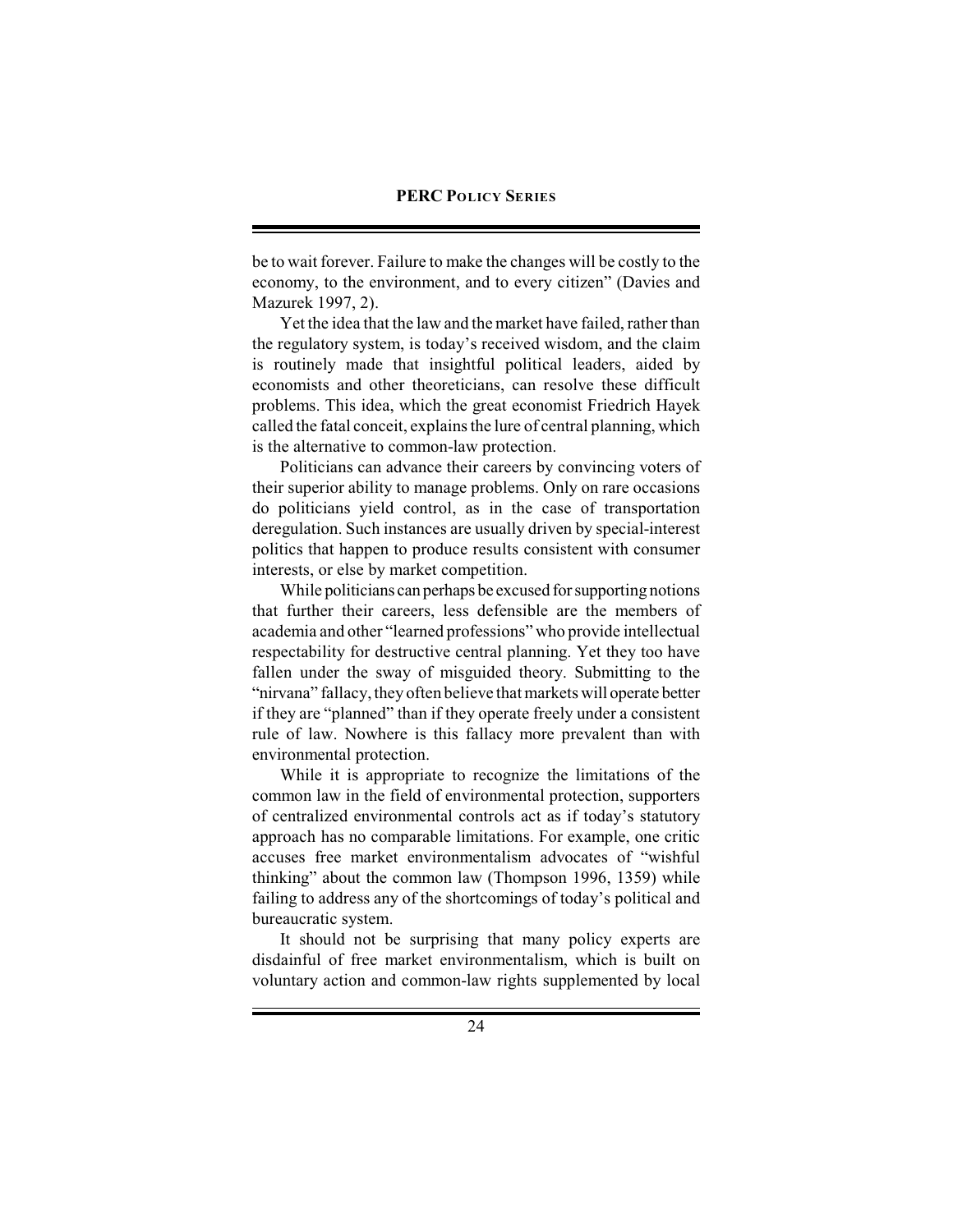rules. Economists and other experts preached for decades that electricity and telephones were natural monopolies. Competitive markets simply could not exist in the face of such monopolies, they said; there was a "market failure" that had to be remedied by government control. Now that the deregulation of transportation and communication has led to dramatic reductions in costs, and the deregulation of electricity is promising to do the same, the argument has switched to environmental problems. Surely, they must be caused by "market failure."

Would-be central planners argue that when it comes to the environment, markets and the law on which the nation was founded cannot protect us. Instead, we must have knowing, wise leaders with the "institutional expertise to fully evaluate complex scientific and technical evidence" and the ability to "make important policy decisions" (Thompson 1996, 1363). Americans, like children, need their help. Needless to say, we disagree.

### **CONCLUSION**

S everal years ago we were asked by reporters from *Forbes* if we believed that the EPA should be abolished (Brimelow if we believed that the EPA should be abolished (Brimelow and Spencer 1992, 432). It seemed at first like a radical notion. But it is a logical extension of the history reported here. The Interstate Commerce Commission and the Civil Aeronautics Board have disappeared, and the railroads, trucks, and airlines still function—substantially more efficiently than when regulation "saved" us from exploitation. We are seeing the benefits of communication and electrical service deregulation. Perhaps the environment could be next.

If so, we would be able to return to the regime that served us well in the past and that has shown signs of evolving as knowledge and environmental concerns began to change. The common law provides harsh penalties against firms that disregard the rights of citizens by exposing them to harms. Indeed, when real harm is inflicted, citizens get far better relief through common-law suits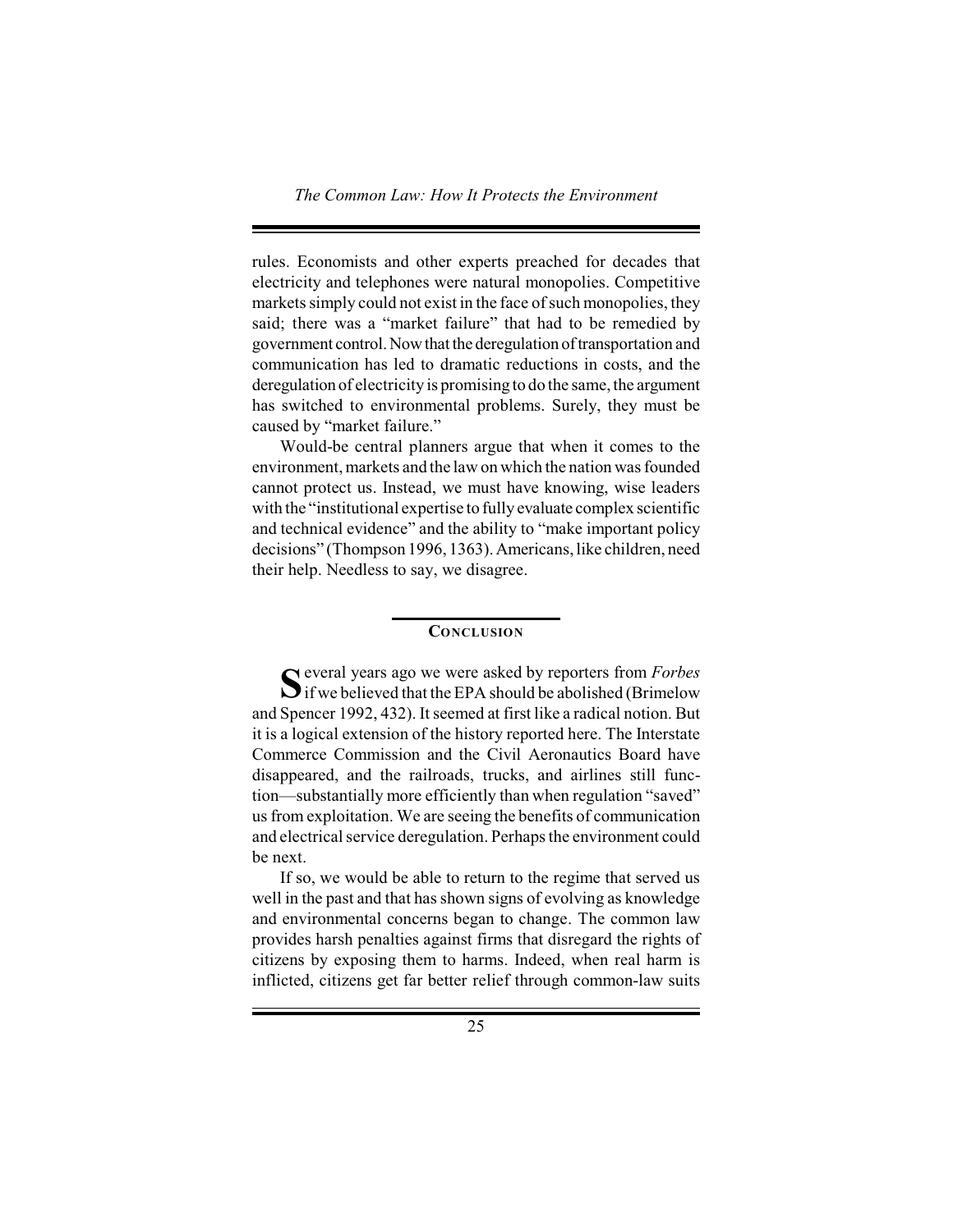than they do from appeals to the Environmental Protection Agency.

Ideas have consequences. Eventually, citizens will recognize that the common law, bolstered by local regulation, can protect the environment more effectively and fairly than can congressional statutes and bureaucratic regulations.

#### **NOTES**

1. *Village of Euclid v. Ambler Realty Co.*, 272 U.S. 365 (1926).

2. *Carmichael v. City of Texarkana*, 94 F. 561 (W.D. Ark., 1899).

- 3. 94 F.Supp. 561 at 562.
- 4. 94 F.Supp. 561 at 573.
- 5. 94 F.Supp. 561 at 574.

6. *Whalen v. Union Bag & Paper Co.,* 208 N.Y. 1 (Ct.App., N.Y. 1913).

7. 208 N.Y. 1 at 5.

8. 208 N.Y. 1 at 5 citing *Weston Paper Co. v. Pope,* 57 N.E. 719.

9. *Bunker Hill & Sullivan Mining & Concentrating Co. v. Polak,* 7 F.2d 583 (9th Cir., 1925) at 585.

10. 7 F.2d 583 at 585.

11. 7 F.2d 583 at 584.

12.*International Paper Co. v. Maddox,* 105 F. Supp. 89 (W.D.La., 1951).

13. *International Paper Co. v. Maddox*, 203 F.2d 88 (5th Cir., 1953).

14. Authors' count of cases recorded and reported by Westlaw.

15. 1 Ch. 149 (1953) discussed in Brubaker (1995, 282–4). Also see Roger Bate (1994, 13) for discussion of this form of water quality protection in England. Over 2,000 such actions have been brought; only two have been lost by the anglers. Few actually reach the courts because the precedents are clear.

16. *Illinois v. Milwaukee,* 406 U.S. 91 (1972).

17. 406 U.S. 91 at 107.

18. *City of Milwaukee v. Illinois*, 451 U.S. 304 at 319 (1981).

19. *Arkansas v. Oklahoma,* 503 U.S. 91 (1992).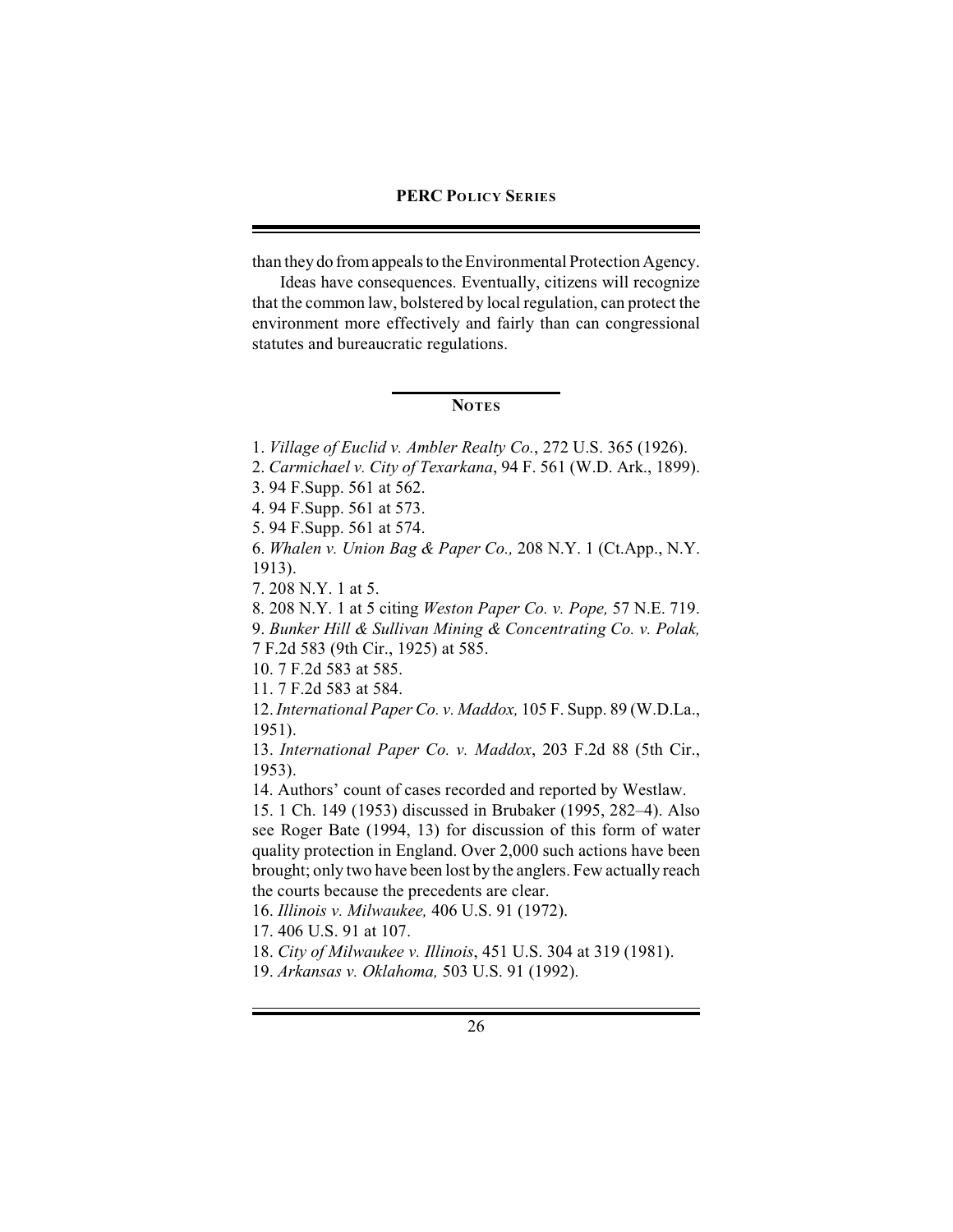20. *Village of Wilsonville v. SCA Services*, 426 N.E.2d 824 (1981). 21. 443 A.2d 1244 (1982). 22. 443 A.2d 1244 at 1249. 23. L.R. 3 H.L. 330 (1868). 24. *New York v. Schenectady Chemicals, Inc.,* 459 N.Y.S.2d 971 at 976 (Sup. Ct., N.Y., 1983). 25. *Davey Compressor Co. v. City of Delray Beach,* 639 So.2d 595 (Sup. Ct., Fla., 1994). 26. *U.S. v. Hooker Chemicals & Plastics Corp.*, 850 F.Supp. 993 (W.D., N.Y., 1994). 27. 850 F.Supp. 993 at 1068. 28. 850 F.Supp. 993 at 1039. 29. 27 S.Ct. 618 (1907). 30. 27 S.Ct. 618 at 620. 31. *Georgia v. Tennessee Copper Co.*, 237 U.S. 474 (1915); 237 U.S. 678 (1915); and 240 U.S. 650 (1916). 32. *United Verde Extension Mining Co. v. Ralston,* 296 P. 262 (Sup. Ct., Az., 1931). 33. 296 P. 262 at 265. 34. 226 F.Supp. 169 (D. Ore., 1963). 35. *Renken v. Harvey Aluminum*, 347 F.Supp. 55 (D. Ore., 1971). The decision was upheld on appeal by the polluter, which was found to be frivolous. See 475 F.2d 766 (9th Cir., 1973). 36. 347 F.Supp. 55 at 57. 37. 500 F.Supp. 984 (D.Ore., 1980). 38. 709 P.2d 782 (Sup.Ct., Wash., 1985). 39. 709 P.2d 782 at 792. 40. 709 P.2d 782 at 792. 41. *Bradley v. American Smelting & Refining Co.*, 635 F.Supp. 1154 (W.D., Wash., 1986). 42. States were active in pollution reduction efforts prior to the establishment of the EPA. For example, in the early 1960s there was an average of three *arrests* per month in Wisconsin for violations of water standards. See Davis (1971, 777). 43. 956 F. Supp. 588 (D., S.C., 1997). 44. 34 F.3d 114 (2nd Cir., 1994).